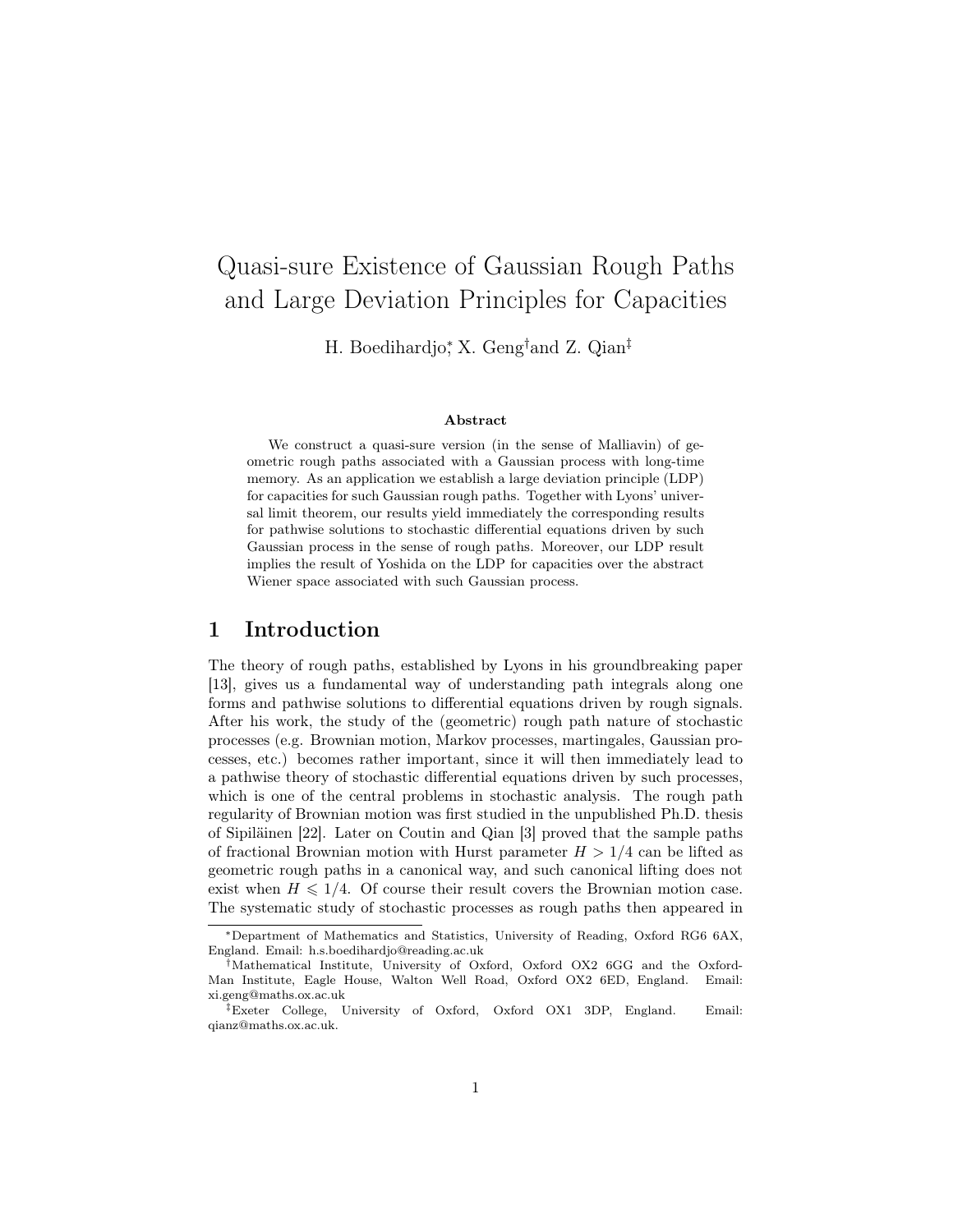the monographs on rough path theory by Lyons and Qian [15] and by Friz and Victoir [6].

The continuity of the solution map for rough differential equations, which was also proved by Lyons [13] and usually known as the universal limit theorem, is a fundamental result in rough path theory. To some extent it gives us a way of understanding the right topology under which differential equations are stable on rough path space. An easy but important application of the universal limit theorem is large deviation principles (or simply LDPs) for pathwise solutions to stochastic differential equations according to the contraction principle, once the LDP for the law of the driving process as rough paths is established under the rough path topology. This is also the main motivation of strengthening the classical LDPs for probability measures on path space under the uniform topology to the rough path setting. Since the rough path topology is stronger than the uniform topology, a direct corollary is the classical Freidlin-Wentzell theory on path space, which does not follow immediately from the contraction principle and is in fact highly nontrivial as the solution map is not continuous in this case. In the case of Brownian motion, Ledoux, Qian and Zhang first established the LDP for the law of Brownian rough paths. Their result was then extended to the case of fractional Brownian motion by Millet and Sanz-Solé [19]. The general study of LDPs for different stochastic processes in particular for Gaussian processes as rough paths can be found in [6].

We first recall some basic notions from rough path theory which we use throughout the rest of this article. We refer the readers to [6], [14], [15] for a detailed presentation.

For  $n \geqslant 1$ , let

$$
T^{(n)}\left(\mathbb{R}^d\right)=\oplus_{i=0}^n\left(\mathbb{R}^d\right)^{\otimes i}
$$

be the truncated tensor algebra over  $\mathbb{R}^d$  degree n, where  $(\mathbb{R}^d)^{\otimes 0} := 0$ . We use  $\Delta$  to denote the standard 2-simplex  $\{(s,t): 0 \leq s \leq t \leq 1\}.$ 

We call an  $\mathbb{R}^d$ -valued continuous paths over [0, 1] *smooth* if it has bounded total variation. Given a smooth path w, for  $k \in \mathbb{N}$  define

$$
w_{s,t}^k = \int_{s < t_1 < \dots < t_k < t} dw_{t_1} \otimes \dots \otimes dw_{t_k}, \ (s, t) \in \Delta. \tag{1.1}
$$

From classical integration theory we know that (1.1) is well-defined as the limit of Riemann-Stieltjes sums. Let  $w: \Delta \to T^{(n)}(\mathbb{R}^d)$  be the functional given by

$$
\mathbf{w}_{s,t} = \left(1, w_{s,t}^1, \cdots, w_{s,t}^n\right), \quad (s,t) \in \Delta.
$$

This is usually called the *lifting* of  $w$  up to degree  $n$ . The additivity property of integration over disjoint intervals is then summarized as the following so-called Chen's identity:

$$
\mathbf{w}_{s,u} \otimes \mathbf{w}_{u,t} = \mathbf{w}_{s,t}, \quad \text{for all } 0 \leqslant s \leqslant u \leqslant t \leqslant 1. \tag{1.2}
$$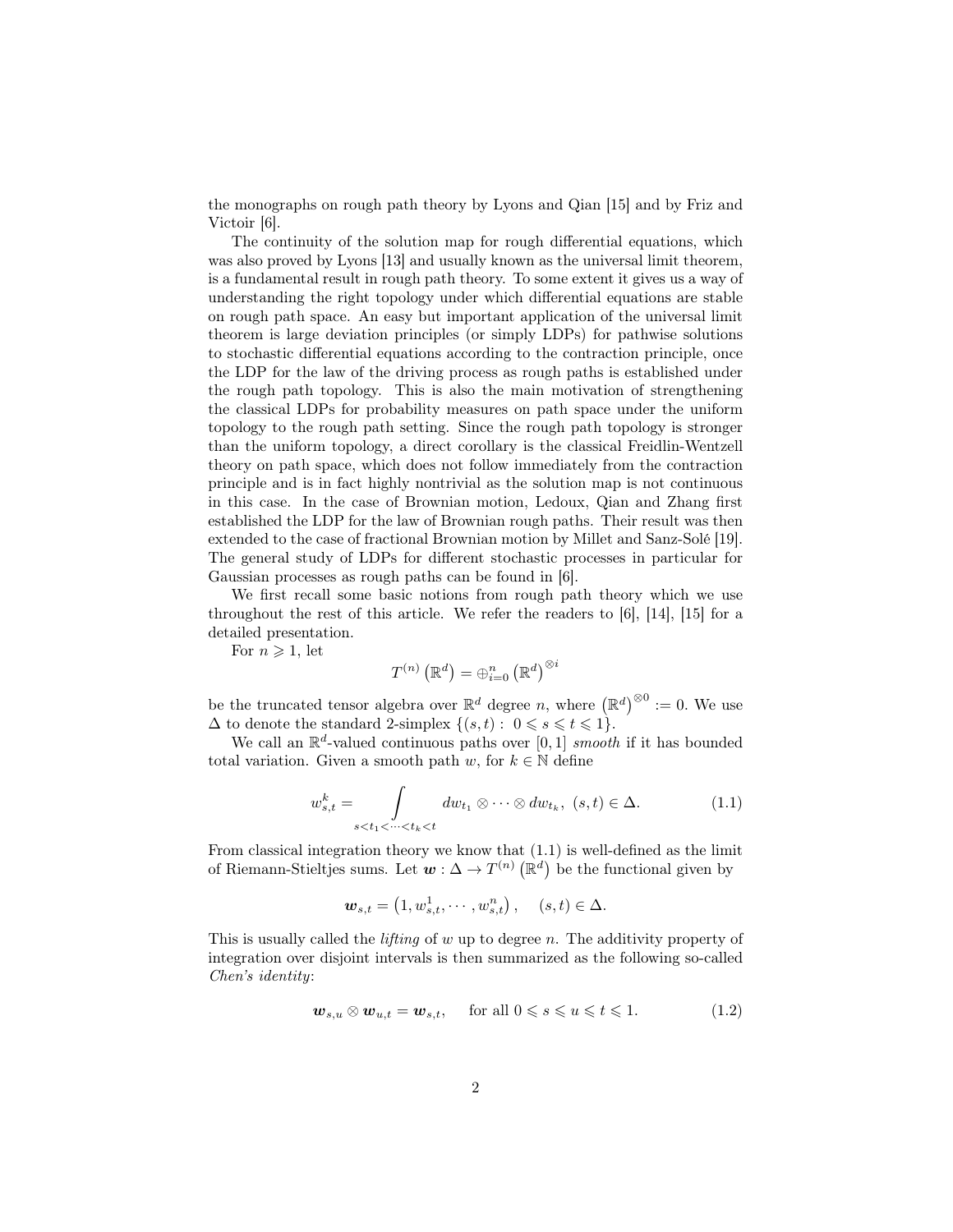We use  $\Omega_n^{\infty}(\mathbb{R}^d)$  to denote the space of all such functionals which are liftings of smooth paths w. In the definition of  $\Omega_n^{\infty}$ , the starting point of the path is irrelevant, and we always assume that paths start at the origin.

Let  $p \geq 1$  be fixed and |p| denote the integer part of p (not greater than p). The *p-variation metric*  $d_p$  on  $\Omega_{[p]}^{\infty}$  is defined by

$$
d_p(\boldsymbol{u}, \boldsymbol{w}) = \max_{1 \leq i \leq [p]} \sup_D \left( \sum_l \left| u^i_{t_{l-1}, t_l} - w^i_{t_{l-1}, t_l} \right|^{\frac{p}{i}} \right)^{\frac{i}{p}},
$$

where the supremum  $\sup_D$  is taken over all possible finite partitions of [0, 1]. The completion of  $\Omega_{[p]}^{\infty}$  under  $d_p$  is called the space of *geometric p-rough paths* over  $\mathbb{R}^d$ , and it is denoted by  $G\Omega_p(\mathbb{R}^d)$ . If  $\mathbf{w} = (1, w^1, \dots, w^{[p]}) \in G\Omega_p(\mathbb{R}^d)$ , then w also satisfies Chen's identity (1.2) in  $T^{[p]}(\mathbb{R}^d)$ , and w has finite p-variation in the sense that  $\sup_D \sum_l |w_{t_{l-1},t_l}|$  $\frac{p}{i} < \infty$  for all  $1 \leqslant i \leqslant [p]$ .

The fundamental result in rough path theory is the following so-called Lyons' universal limit theorem (see [13], and also [6], [15]) for differential equations driven by geometric rough paths.

**Theorem 1.1.** Let  $\{V_1, \dots, V_d\}$  be a family of  $\gamma$ -Lipschitz vector fields on  $\mathbb{R}^N$ for some  $\gamma > p$ . For any given  $x_0 \in \mathbb{R}^N$ , define the map

$$
F(x_0, \cdot): \ \Omega_{[p]}^{\infty}\left(\mathbb{R}^d\right) \to G\Omega_p\left(\mathbb{R}^N\right)
$$

in the following way. For any  $w \in \Omega^{\infty}_{[p]}(\mathbb{R}^d)$  which is the lifting of some smooth path w, let x be the unique smooth path which is the solution in  $\mathbb{R}^N$  of the ODE

$$
dx_t=\sum_{\alpha=1}^dV_{\alpha}(x_t)dw_t^{\alpha},\ t\in[0,1],
$$

with initial value  $x_0$ .  $F(x_0, \mathbf{w})$  is then defined to be the lifting of x in  $\Omega_p^{\infty}(\mathbb{R}^N)$ . Then the map  $F(x_0, \cdot)$  is uniformly continuous on bounded sets with respect to the p-variation metric.

Remark 1.1. Theorem 1.1 is not the original version of Lyons' result in [13] but an equivalent form. The original result of Lyons is formulated in terms of rough path integrals and does not restrict to geometric rough paths only. Here we state the result in a more elementary form to avoid the machinery of rough path integrals.

The theory of rough paths can be applied to quasi-sure analysis for Gaussian measures on path space. The notion of quasi-sure analysis was originally introduced by Malliavin [16] (see also [17]) to the study of non-degenerate conditioning and disintegration of Gaussian measures on abstract Wiener spaces. The fundamental concept in quasi-sure analysis is capacity, which specifies more precise scales for "negligible" subsets of an abstract Wiener space. In particular, a set of capacity zero is always a null set, while in general a null set may have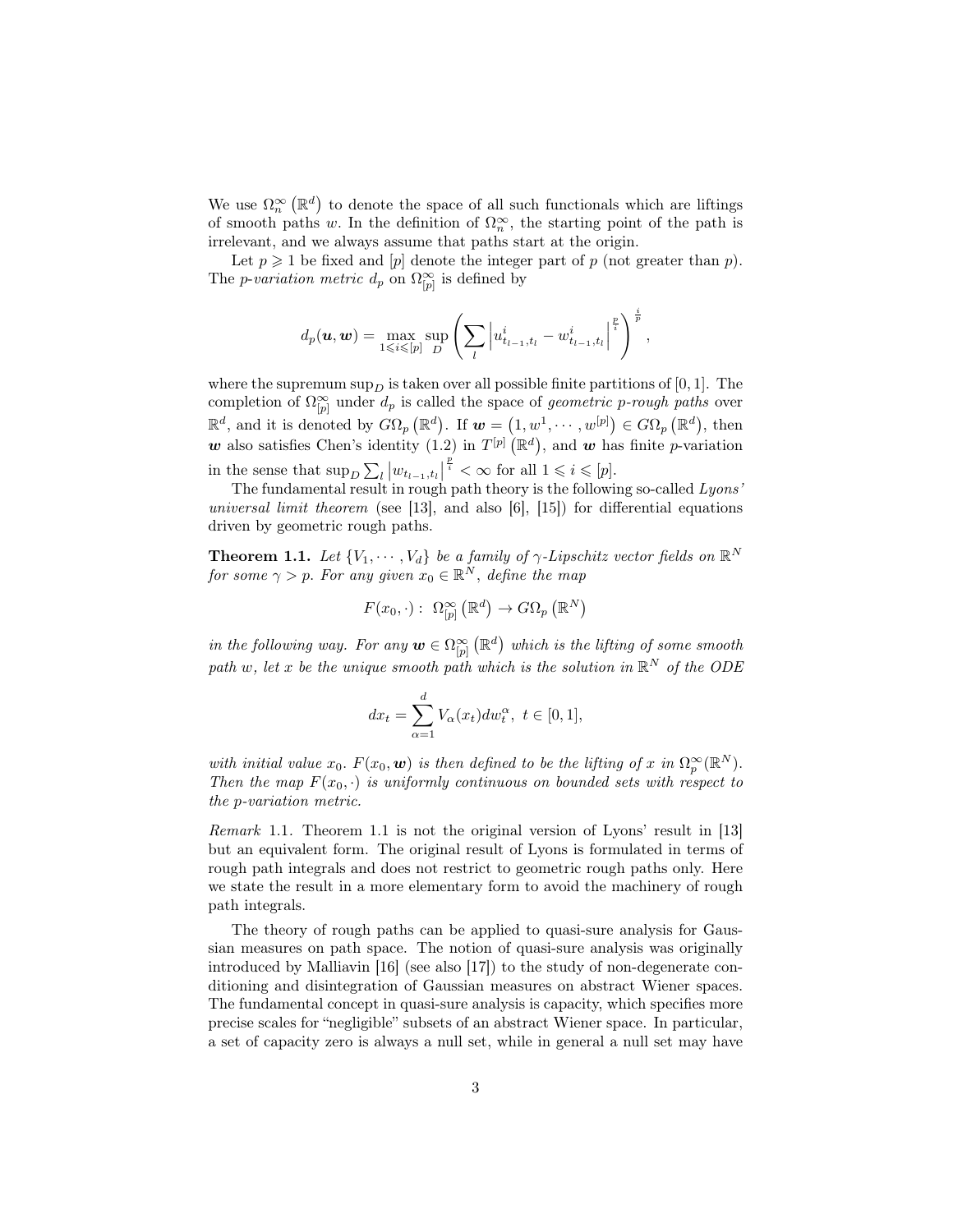positive capacity. According to Malliavin, the theory of quasi-sure analysis can be regarded as an infinite dimensional version of non-linear potential theory. It enables us to disintegrate a Gaussian measure continuously in the infinite dimensional setting, which for instance applies to the study of bridge processes and pinned diffusions. Moreover, it also leads to sharper estimates than classical methods.

The main goal of the present article is to initiate the study of Gaussian rough paths in the setting of quasi-sure analysis. Due to powerful tools in rough path theory, our results lead to the verification of many classical results for the quasisure analysis on Wiener space.

The first aim of this article is to study the quasi-sure existence of canonical lifting for sample paths of Gaussian processes as geometric rough paths. The Brownian motion case was studied by Inahama [10] under the p-variation metric, and Aida [1], Higuchi [9], Inahama [11] and Watanabe [23] independently under the Besov norm, by exploiting methods from the Malliavin calculus. More precisely, it was proved that for quasi-surely, Brownian sample paths can be lifted as geometric p-rough paths for  $2 < p < 3$ . In the next section, we extend this result to a class of Gaussian processes with long-time memory which includes fractional Brownian motion with Hurst parameter  $H > 1/4$ , by applying techniques both from rough path theory and the Malliavin calculus. Combining our result with Lyons' universal limit theorem, we obtain immediately a quasi-sure limit theorem for pathwise solutions to stochastic differential equations driven by Gaussian processes, which improves the Wong-Zakai type limit theorem and its quasi-sure version (see for example Ren [21], Malliavin-Nualart [18] and the references therein).

The technique we use in the next section enables us to establish a large deviation principle for capacities for Gaussian rough paths with long-time memory, which is the second aim of this article. LDPs for capacities for transformations on an abstract Wiener space was first studied by Yoshida [24]. The general definition and the basic properties of LDPs for induced capacities on a Polish space first appeared in Gao and Ren [7], in which the case of stochastic flows driven by Brownian motion was also investigated. Before establishing our LDP result, we first prove two fundamental results on transformations of LDPs for capacities: the contraction principle and exponential good approximations, which are both easy adaptations from the classical results for probability measures. Our LDP result is then based on the result and method developed in the next section and finite dimensional approximations. It turns out that the general result of Yoshida in the case of Gaussian processes is a direct corollary of our result due to the continuity of the projection map from a geometric rough path onto its first level path. The original proof of Yoshida relies crucially on the infinite dimensional structure of abstract Wiener space, and in particular deep properties of capacity and analytic properties of the Ornstein-Uhlenbeck semigroup. However, our technique here replies only on basic properties of capacity and finite dimensional Gaussian spaces. Moreover, again from Lyons' universal limit theorem, our LDP result immediately yields the LDPs for capacities for pathwise solutions to stochastic differential equations driven by Gaussian pro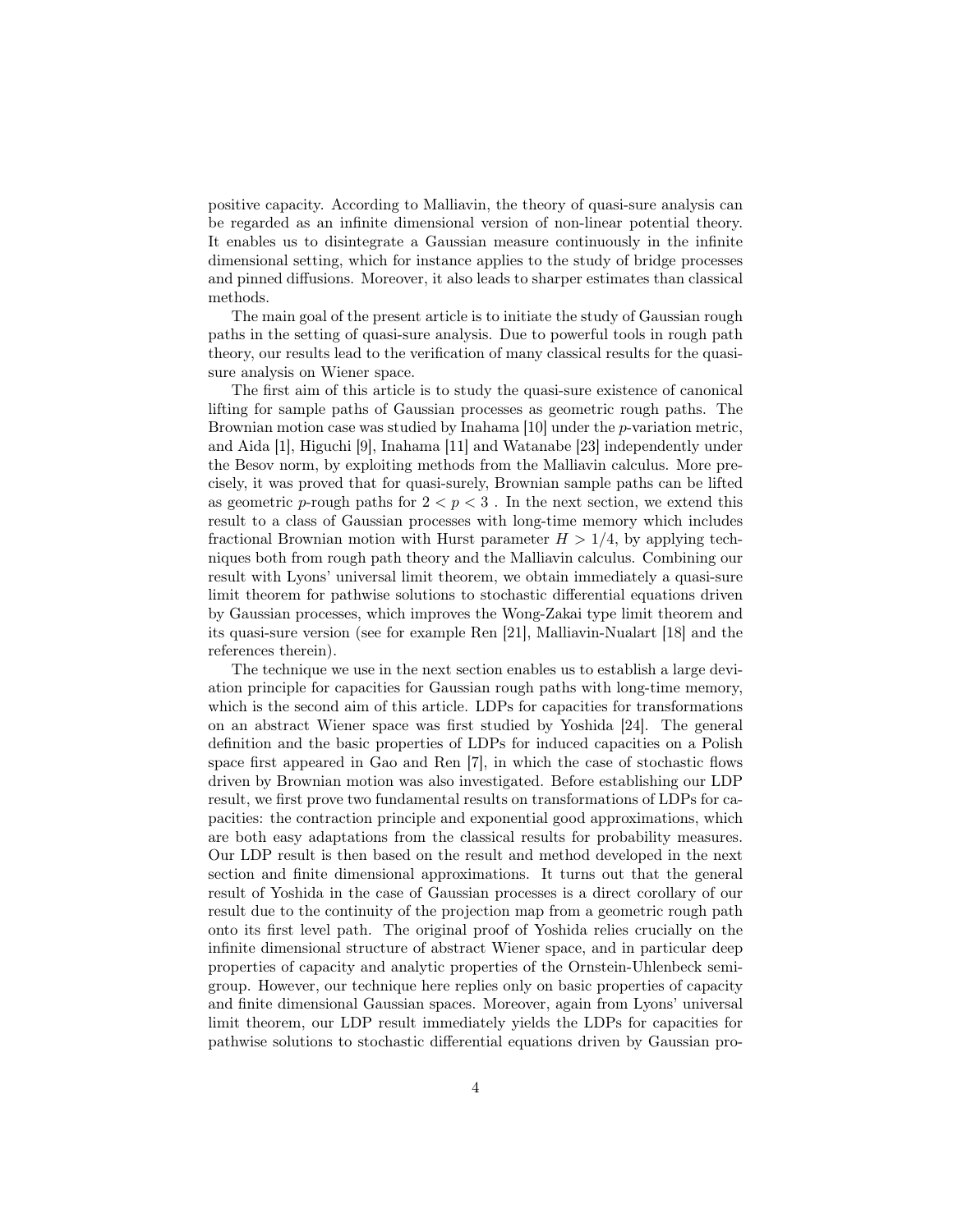cesses. In this respect our result is stronger than the result of Yoshida since we are working in a stronger topology (the p-variation topology) instead of the uniform topology, which is too weak to support the continuity of the solution map for differential equations. It is also interesting to note that Inahama [11] was already able to applied techniques from quasi-sure analysis to establish LDPs for pinned diffusion measures.

## 2 Quasi-sure Existence of Gaussian Rough Paths

In the present article, we consider the following class of Gaussian processes with long-time memory in the sense of Coutin-Qian [3].

**Definition 2.1.** A d-dimensional centered, continuous Gaussian process  ${B_t}_{t\geq0}$ starting at the origin with independent components is said to have h-long-time memory for some  $0 < h < 1$  and if there is a constant  $C_h$  such that

$$
\mathbb{E}\left[\left|B_t - B_s\right|^2\right] \leq C_h \left|t - s\right|^{2h}
$$

for  $s, t \geq 0$  and

$$
\left| \mathbb{E}\left[ \left( B_t^i - B_s^i \right) \left( B_{t+\tau}^i - B_{s+\tau}^i \right) \right] \right| \leq C_h \tau^{2h} \left| \frac{t-s}{\tau} \right|^2
$$

for  $1 \leq i \leq d$ ,  $s, t \geq 0$ ,  $\tau > 0$  with  $(t - s)/\tau \leq 1$ .

A fundamental example of Gaussian processes with long-time memory is fractional Brownian motion with  $h$  being the Hurst parameter (see [15]).

From now on, we always assume that such Gaussian process is realized on the path space over the finite time period  $[0, 1]$ . This is of course equivalent to the consideration of the process over any  $[0, T]$ . Let W be the space of all  $\mathbb{R}^d$ valued continuous paths w over [0, 1] with  $w_0 = 0$ , and equip W with the Borel σ-algebra  $\mathcal{B}(W)$ . Let P be the law on  $(W, \mathcal{B}(W))$  of some Gaussian process with h-long-time memory in the sense of Definition 2.1.

It is a fundamental result of Coutin and Qian [3] that if  $h > 1/4$ ,  $2 < p < 4$ with  $hp > 1$ , then outside a P-null set each sample path  $w \in W$  can be lifted as geometric p-rough paths in a canonical way. More precisely, for  $m \geq 1$ , let  $t_m^k = k/2^m$   $(k = 0, 1, \dots, 2^m)$  be the *m*-th dyadic partition of [0, 1]. Given  $w \in W$ , define  $w^{(m)}$  to be the dyadic piecewise linear interpolation of w by

$$
w_t^{(m)} = w_{t_m^{k-1}} + 2^m \left( t - t_m^{k-1} \right) \left( w_{t_m^k} - w_{t_m^{k-1}} \right), \ t \in \left[ t_m^{k-1}, t_m^k \right],
$$

and let

$$
\pmb{w}^{(m)}_{s,t} = \left(1,w^{(m),1}_{s,t},w^{(m),2}_{s,t},w^{(m),3}_{s,t}\right), \ (s,t) \in \Delta,
$$

be the geometric rough path associated with  $w^{(m)}$  up to level 3. Let  $\mathcal{A}_p$  be the totality of all  $w \in W$  such that  $\{w^{(m)}\}_{m\geq 1}$  is a Cauchy sequence under the p-variation metric  $d_p$ . Then  $\mathcal{A}_p^c$  is a P-null set and hence  $\mathbf{w}^{(m)}$  converges to a unique geometric p-rough path  $w$  for P-almost-surely. The convergence holds in  $L^1(W, \mathbb{P})$  as well.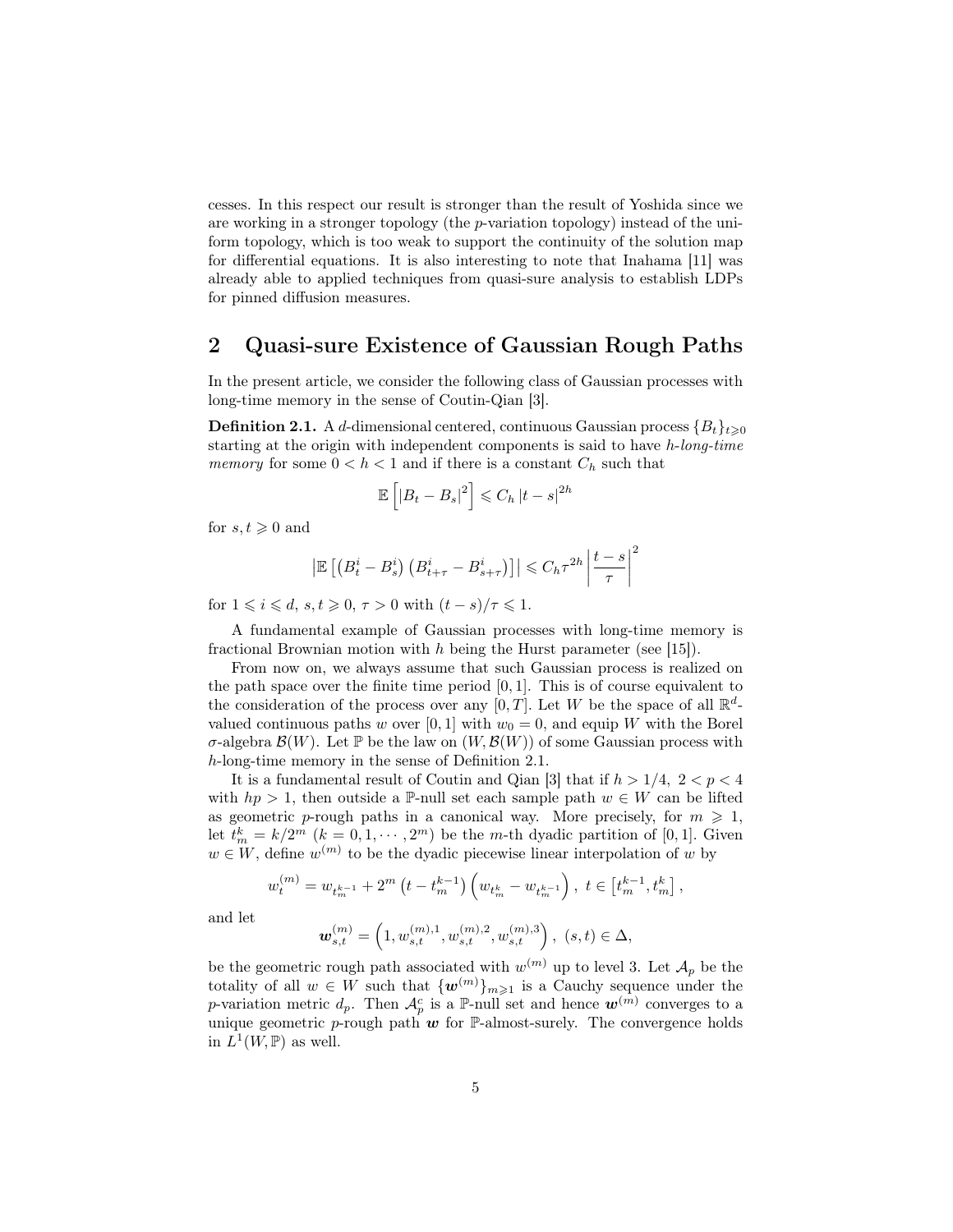*Remark* 2.1. Although a geometric *p*-rough path is defined up to level [*p*], by Lyons' extension theorem (see [13]) it does not make a difference if we always consider up to level 3 under  $d_p$  since  $2 < p < 4$ .

Remark 2.2. Coutin and Qian [3] also showed that if  $h \leq 1/4$ , no subsequence of  $w_{s,t}^{(m)}$  converges in probability or in  $L^1$ , and hence such canonical lifting of sample paths as geometric rough paths does not exist.

The goal of this section is to strengthen the result of Coutin-Qian to the quasi-sure setting in the sense of Malliavin. The main result and technique developed in this section are essential to establish a large deviation principle for capacities as we will see later on.

Throughout the rest of this article, we fix  $h \in (1/4, 1/2], p \in (2, 4)$  with  $hp > 1$  (the case of  $h > 1/2$  is trivial from the rough path point of view), and consider a d-dimensional Gaussian process with h-long-time memory.

We first recall some basic notions about the Malliavin calculus and quasi-sure analysis. We refer the readers to [17], [20] for a systematic discussion.

Let  $\mathcal H$  be the Cameron-Martin space associated with the corresponding Gaussian measure  $\mathbb P$  on W.  $\mathcal H$  is canonically defined to be the space of all paths in W of the form

$$
h_t = \mathbb{E}[Zw_t], \ t \in [0,1],
$$

where Z is an element of the  $L^2$  space generated by the process (i.e. the  $L^2$ closure of  $\text{Span}\{w_t : t \in [0,1]\}\)$ , and the inner product is given by  $\langle h_1, h_2 \rangle =$  $\mathbb{E}[Z_1Z_2]$ . It follows that the identity map  $\iota$  defines a continuous and dense embedding from H into W which makes  $(W, \mathcal{H}, \mathbb{P})$  into an abstract Wiener space in the sense of Gross. Let  $\iota^* : W^* \to \mathcal{H}^* \cong \mathcal{H}$  be the dual of  $\iota$ . Then the identity map  $\mathcal{I}: W^* \hookrightarrow L^2(W,\mathbb{P})$  uniquely extends to an isometric embedding from  $\mathcal{H}$ into  $L^2(W, \mathbb{P})$  via  $\iota^*$ .

If f is a smooth Schwarz function on  $\mathbb{R}^n$ , and  $\varphi_1, \dots, \varphi_n \in W^*$ , then  $F =$  $f(\varphi_1, \dots, \varphi_n)$  is called a *smooth (Wiener) functional* on W. The collection of all smooth functionals on W is denoted by S. The *Malliavin derivative* of F is defined to be the  $H$ -valued functional

$$
DF = \sum_{i=1}^{n} \frac{\partial f}{\partial x^{i}} (\varphi_1, \cdots, \varphi_n) t^* \varphi_i,
$$

Such definition can be generalized to smooth functionals taking values in a separable Hilbert space E. Let  $\mathcal{S}(E)$  be the space of E-valued functionals of the form  $F = \sum_{i=1}^{k} F_i e_i$ , where  $F_i \in \mathcal{S}$ ,  $e_i \in E$ . The Malliavin derivative of F is defined to be the  $\mathcal{H} \otimes E$ -valued functional  $DF = \sum_{i=1}^{k} DF_i \otimes e_i$ . Such definition is independent of the form of  $F$ , and by induction we can define higher order derivatives  $D^N F$  for  $N \in \mathbb{N}$ , which is then an  $\mathcal{H}^{\otimes N} \otimes E$ -valued functional. Given  $q \geq 1$ ,  $N \in \mathbb{N}$ , the Sobolev norm  $\|\cdot\|_{q,N;E}$  on  $\mathcal{S}(E)$  is defined by

$$
||F||_{q,N;E} = \left(\sum_{i=0}^N \mathbb{E}\left[||D^i F||_{\mathcal{H}^{\otimes i} \otimes E}^q\right]\right)^{\frac{1}{q}}.
$$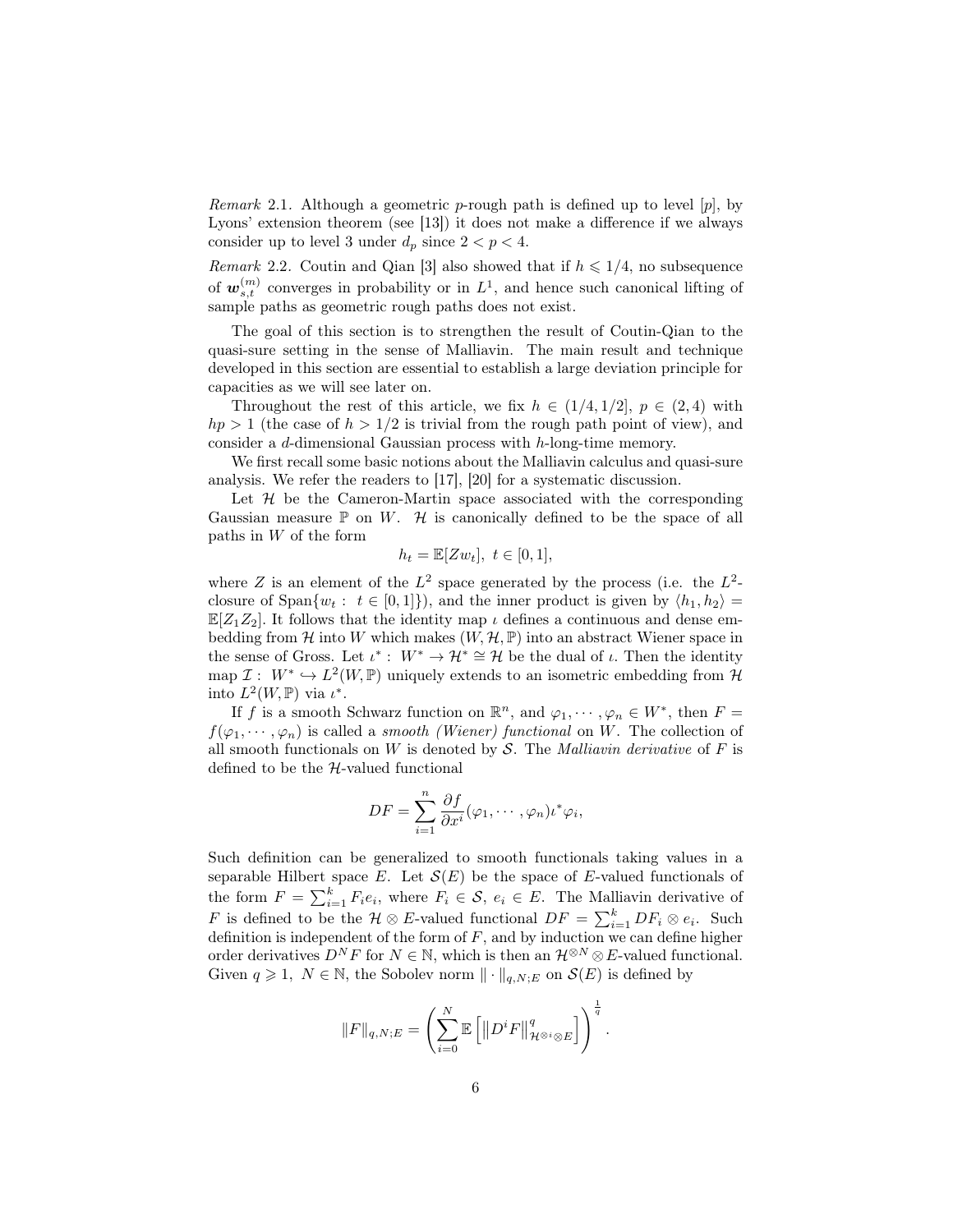We use  $\|\cdot\|_{q,E}$  to denote the norm corresponding to the case  $N = 0$  (the  $L^q$ norm). The completion of  $(\mathcal{S}(E), \|\cdot\|_{q,N;E})$  is called the  $(q, N)$ -Sobolev space for E-valued functionals over W, and it is denoted by  $\mathbb{D}_N^q(E)$ .

For any  $q > 1, N \in \mathbb{N}$ , the  $(q, N)$ -capacity  $Cap_{q,N}$  is a functional defined on the collection of all subsets of  $W$ . If  $O$  is an open subset of  $W$ , then

$$
{\rm Cap}_{q,N}(O):=\inf\left\{\|u\|_{q,N}:\ u\in\mathbb{D}_N^q,\ u\geqslant 1\ \text{on}\ O,\ u\geqslant 0\ \text{on}\ W,\ \mathbb{P}\text{-a.s.}\right\}
$$

and for any arbitrary subset  $A$  of  $W$ ,

$$
\operatorname{Cap}_{q,N}(A) := \inf \left\{ \operatorname{Cap}_{q,N}(O) : O \text{ open}, A \subset O \right\}.
$$

A subset  $A \subset W$  is called slim if  $Cap_{q,N}(A) = 0$  for all  $q > 1$  and  $N \in \mathbb{N}$ . A property for paths in  $W$  is said to hold for *quasi-surely if* it holds outside a slim set.

The  $(q, N)$ -capacity has the following basic properties:

(1) if  $A \subset B$ , then

$$
0 \leqslant \text{Cap}_{q,N}(A) \leqslant \text{Cap}_{q,N}(B);
$$

(2)  $Cap_{q,N}$  is increasing in N, and in q up to a constant depending on N;

(3)  $Cap_{a,N}$  is sub-additive, i.e.,

$$
\operatorname{Cap}_{q,N}\left(\bigcup_{i=1}^{\infty} A_i\right) \leqslant \sum_{i=1}^{\infty} \operatorname{Cap}_{q,N}(A_i).
$$

The following quasi-sure version of Tchebycheff's inequality and Borel-Cantelli's lemma play an essential role in the study of quasi-sure convergence in our approach. We refer the readers to [17] for the proof.

**Proposition 2.1.** (1) For any  $\lambda > 0$  and any  $u \in D_N^q$  which is lower semicontinuous, we have

$$
{\rm Cap}_{q,N}\left\{w\in W: u(w)>\lambda\right\}\leqslant \frac{C_{q,N}}{\lambda}\|u\|_{q,N},
$$

where  $C_{q,N}$  is a constant depending only on q and N.

(2) For any sequence  $\{A_n\}_{n=1}^{\infty}$  of subsets of W, if  $\sum_{n=1}^{\infty} \text{Cap}_{q,N}(A_n) < \infty$ , then

$$
\operatorname{Cap}_{q,N}\left(\limsup_{n\to\infty} A_n\right)=0.
$$

Now we are in a position to state our main result of this section.

**Theorem 2.1.** Suppose that  $\mathbb{P}$  is the Gaussian measure on  $(W, \mathcal{B}(W))$  associated with a d-dimensional Gaussian process with h-long-time memory for some  $h \in (1/4, 1/2], p \in (2, 4)$  with  $hp > 1$ . Then  $\mathcal{A}_p^c$  is a slim set. In particular, sample paths of the Gaussian processes can be lifted as geometric p-rough paths in a canonical way quasi-surely, as the limit of the lifting of dyadic piecewise linear interpolation under  $d_p$ .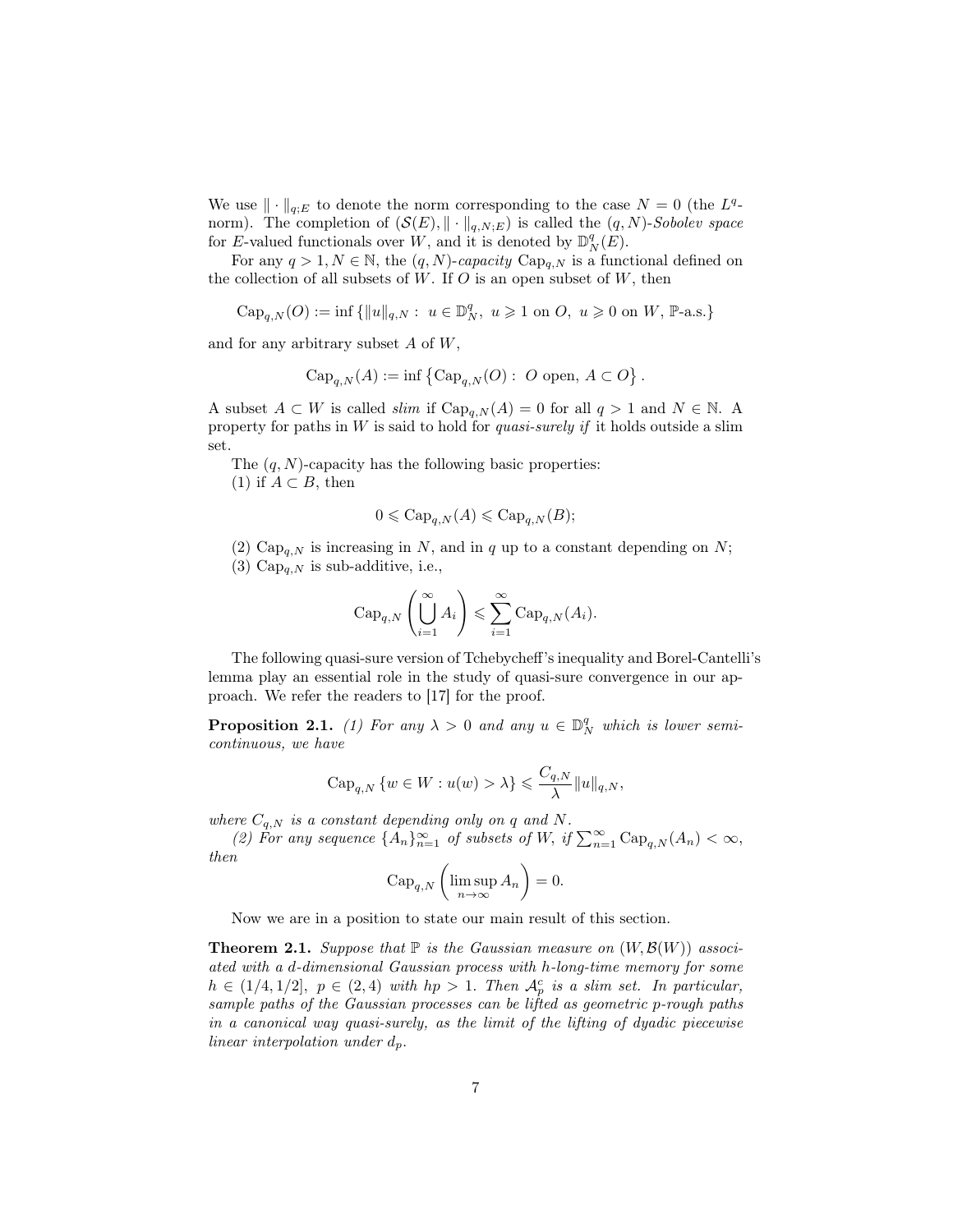By applying Lyons' universal limit theorem (Theorem 1.1) for rough differential equations driven by geometric rough paths, an immediate consequence of Theorem 2.1 is the quasi-sure existence and uniqueness for pathwise solutions to stochastic differential equations driven by Gaussian processes with  $h$ -longtime memory in the sense of geometric rough paths, under certain regularity conditions on the generating vector fields.

The main idea of proving Theorem 2.1 is to use a crucial control on the pvariation metric which is defined over dyadic partitions only, and to apply basic results for Gaussian polynomials in the Malliavin calculus.

If  $\mathbf{w} = (1, w^1, w^2, w^3)$  and  $\tilde{\mathbf{w}} = (1, \tilde{w}^1, \tilde{w}^2, \tilde{w}^3)$  are two functionals on  $\Delta$ taking values in  $T^3(\mathbb{R}^d)$ , define

$$
\rho_i(\boldsymbol{w}, \tilde{\boldsymbol{w}}) = \left( \sum_{n=1}^{\infty} n^{\gamma} \sum_{k=1}^{2^n} \left| w_{t_n^{k-1}, t_n^k}^i - \tilde{w}_{t_n^{k-1}, t_n^k}^i \right|^{\frac{p}{i}} \right)^{\frac{i}{p}}, \tag{2.1}
$$

where  $i = 1, 2, 3$  and  $\gamma > p - 1$  is a fixed constant. We use  $\rho_i(\boldsymbol{w})$  to denote  $\rho_i(\boldsymbol{w}, \boldsymbol{\tilde{w}})$  with  $\boldsymbol{\tilde{w}} = (1, 0, 0, 0)$ . These functionals were originally introduced by Hambly and Lyons [8] for constructing the stochastic area processes associated with Brownian motions on the Sierpinski gasket. They were then used by Ledoux, Qian and Zhang [12] to establish a large deviation principle for Brownian rough paths under the p-variation topology. We also use these functionals to prove a large deviation principle for capacity in the next section.

The following estimate is contained implicitly in [8] and made explicit in  $|15|$ .

**Lemma 2.1.** There exists a positive constant  $C_{d,p,\gamma}$  depending only on d, p,  $\gamma$ , such that for any  $w, \widetilde{w}$ ,

$$
d_p(\boldsymbol{w}, \widetilde{\boldsymbol{w}}) \leq C_{d, p, \gamma} \max \{ \rho_1(\boldsymbol{w}, \widetilde{\boldsymbol{w}}), \rho_2(\boldsymbol{w}, \widetilde{\boldsymbol{w}}), \rho_1(\boldsymbol{w}, \widetilde{\boldsymbol{w}}) (\rho_1(\boldsymbol{w}) + \rho_1(\widetilde{\boldsymbol{w}})), \rho_3(\boldsymbol{w}, \widetilde{\boldsymbol{w}}), \rho_2(\boldsymbol{w}, \widetilde{\boldsymbol{w}}) (\rho_1(\boldsymbol{w}) + \rho_1(\widetilde{\boldsymbol{w}})), \rho_1(\boldsymbol{w}, \widetilde{\boldsymbol{w}}) (\rho_2(\boldsymbol{w}) + \rho_2(\widetilde{\boldsymbol{w}}) + (\rho_1(\boldsymbol{w}) + \rho_1(\widetilde{\boldsymbol{w}}))^2) \}.
$$
\n(2.2)

The main difficulty of proving Theorem 2.1 is that it is unknown if the pvariation metric is differentiable in the sense of Malliavin. We get around this difficulty first by controlling the p-variation metric using Lemma 2.1 and then by observing that the capacity of  $\{ \rho_i(\boldsymbol{w}^{(m+1)}, \boldsymbol{w}^{(m)}) > \lambda \}$  is "evenly distributed" over the dyadic sub-intervals (see (2.7) in the following). Our task is then reduced to the estimation of the Sobolev norms of certain Gaussian polynomials, which is contained in the following basic result in the Malliavin calculus (see  $[20]$ ).

**Lemma 2.2.** Fix  $N \in \mathbb{N}$ . Let  $\mathcal{P}^N(E)$  be the space of E-valued polynomial functionals of degree less than or equal to N. Then for any  $q > 2$  and any  $F \in \mathcal{P}^N(E)$ , we have

$$
||F||_{q;E} \le (N+1)(q-1)^{\frac{N}{2}} ||F||_{2;E}.
$$
\n(2.3)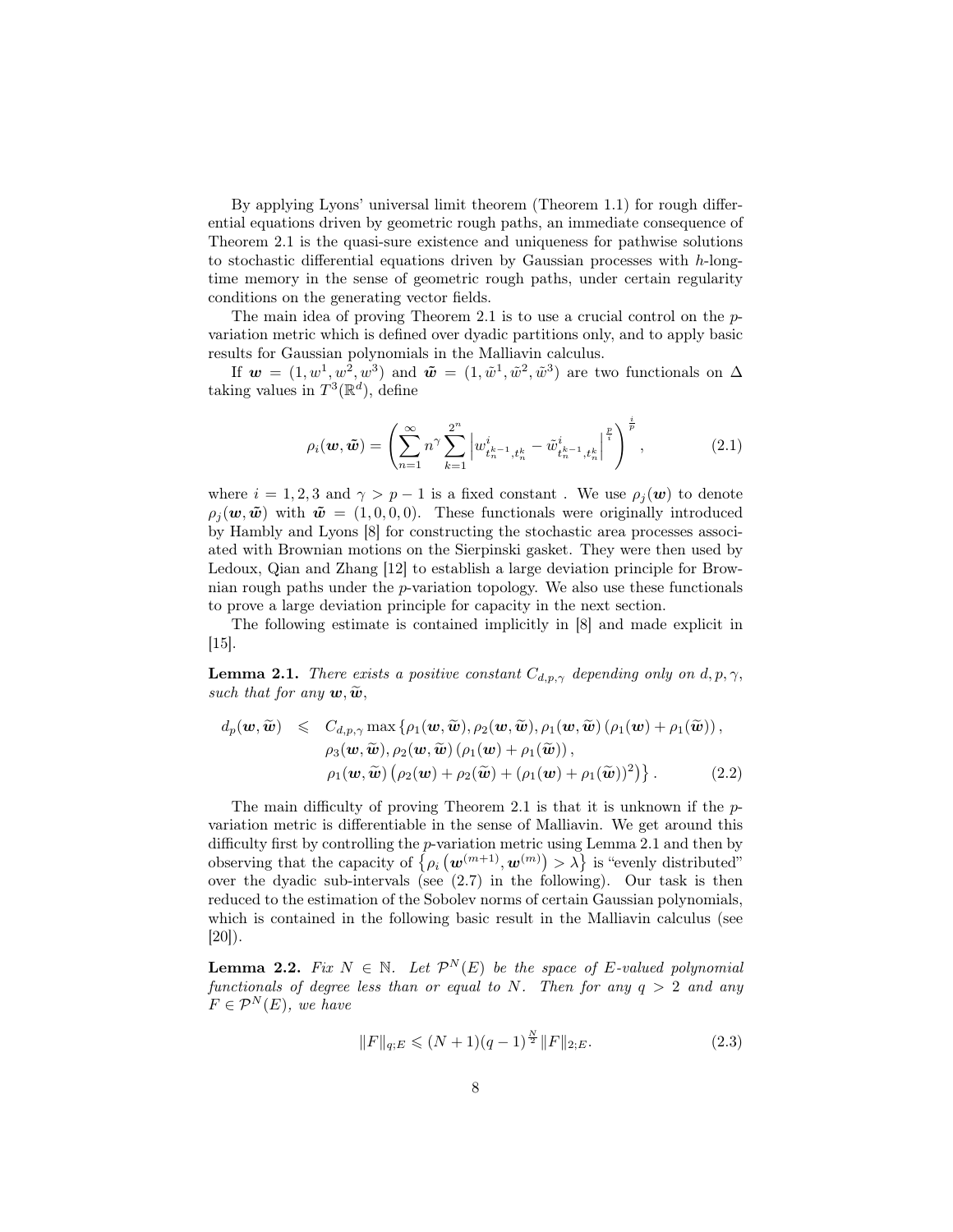Moreover, for any  $F \in \mathcal{P}^N(E)$  and for any  $i \leq N$  we have

$$
||D^i F||_{2; \mathcal{H}^{\otimes i} \otimes E} \leq N^{\frac{i+1}{2}} ||F||_{2; E}.
$$
 (2.4)

The following  $L^2$ -estimates for the dyadic piecewise linear interpolation, which are contained in a series of calculations in [15], are crucial for us.

**Lemma 2.3.** Let  $m, n \geq 1$  and  $k = 1, \dots, 2^n$ . 1) For  $i = 1, 2, 3$ , we have

$$
\left\|w_{t_n^{k-1},t_n^k}^{(m),i}\right\|_{2;(\mathbb{R}^d)^{\otimes i}} \leqslant \begin{cases} C_{d,h}2^{-inh},&n\leqslant m,\\ C_{d,h}2^{im(1-h)-in},&n>m. \end{cases}
$$

2) We also have

$$
\begin{array}{rcl}\n\left\|w_{t_{n}^{k-1},t_{n}^{k}}^{(m+1),1}-w_{t_{n}^{k-1},t_{n}^{k}}^{(m),1}\right\|_{2;\mathbb{R}^{d}} & \leqslant & \begin{cases} 0, & n \leqslant m, \\ \left.C_{d,h}2^{m(1-h)-n}, & n >m; \end{cases} \\
\left\|w_{t_{n}^{k-1},t_{n}^{k}}^{(m+1),2}-w_{t_{n}^{k-1},t_{n}^{k}}^{(m),2}\right\|_{2;\mathbb{R}^{d}}\right\|_{2;\mathbb{R}^{d}} & \leqslant & \begin{cases} C_{d,h}2^{\frac{1}{2}(1-4h)m-\frac{1}{2}n}, & n \leqslant m, \\ \left.C_{d,h}2^{2m(1-h)-2n}, & n >m; \end{cases} \\
\left\|w_{t_{n}^{k-1},t_{n}^{k}}^{(m+1),3}-w_{t_{n}^{k-1},t_{n}^{k}}^{(m),3}\right\|_{2;\mathbb{R}^{d}} & \leqslant & \begin{cases} C_{d,h}2^{\frac{1}{2}(1-4h)m-\frac{1+2h}{2}n}, & n \leqslant m, \\ \left.C_{d,h}2^{3m(1-h)-3n}, & n >m. \end{cases}\n\end{array}
$$

#### Here  $C_{d,h}$  is a constant depending only on d and h.

Now we can proceed to the proof of Theorem 2.1. The key step is to establish estimates for the capacities of the tail events  $\{w : \rho_i(\boldsymbol{w}^{(m+1)}, \boldsymbol{w}^{(m)}) > \lambda\}$  and  $\{w : \rho_i(\mathbf{w}^{(m)}) > \lambda\}$   $(i = 1, 2, 3)$ . This is contained in the following lemma.

**Lemma 2.4.** Let 
$$
\theta \in \left( \left( \frac{p(2h+1)}{6} - 1 \right)^+, hp - 1 \right)
$$
,  $\widetilde{N} > \frac{N}{2} \vee \left( 2\left( h - \frac{\theta+1}{p} \right) \right)^{-1}$ .  
\nThen we have\n $\begin{pmatrix}\n1\n\end{pmatrix}$ 

$$
\text{Cap}_{q,N}\left\{w:\rho_i\left(\mathbf{w}^{(m+1)},\mathbf{w}^{(m)}\right)>\lambda\right\} \leqslant C_i\lambda^{-2\widetilde{N}}\left(\frac{1}{2^m}\right)^{2i\widetilde{N}\left(h-\frac{\theta+1}{p}\right)-1},\tag{2.5}
$$

$$
\operatorname{Cap}_{q,N}\left\{w:\rho_i\left(\boldsymbol{w}^{(m)}\right)>\lambda\right\}\leqslant C_i\lambda^{-2\widetilde{N}}.\tag{2.6}
$$

Here  $C_i$  is a positive constant of the form  $C_i = C_1 C_2^{\tilde{N}} g\left(\tilde{N};N\right) \tilde{N}^{i\tilde{N}}$ , where  $C_1$  depends only on q and N,  $C_2$  depends only on d, p, h,  $\gamma$ ,  $\theta$ , q and  $g\left(\tilde{N};N\right)$ is a polynomial in  $\tilde{N}$  with degree depending only on N and universal constant coefficients.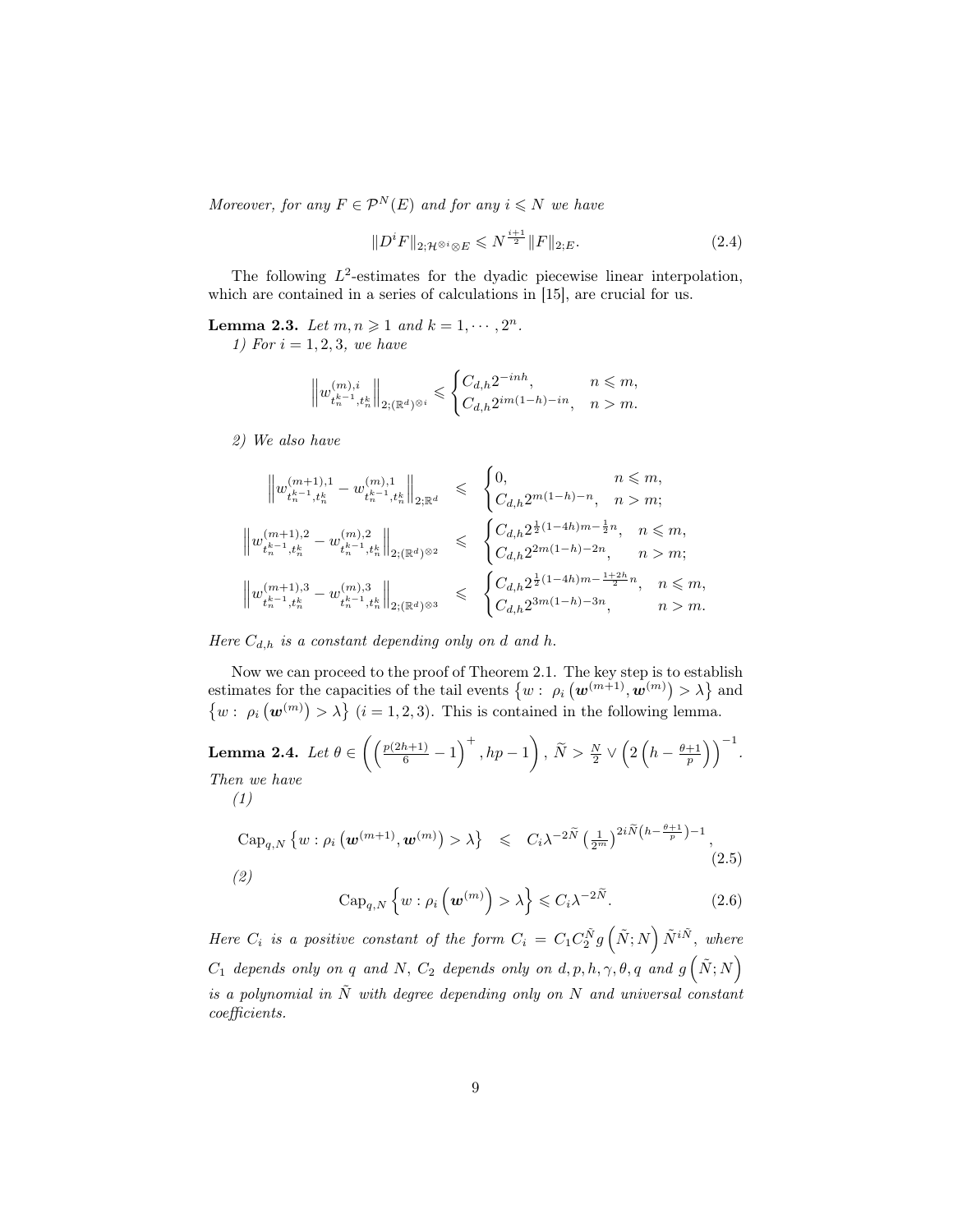*Proof.* For  $i = 1, 2, 3$ , set

$$
I_i(m; \lambda) = \text{Cap}_{q,N} \left\{ w : \rho_i \left( \boldsymbol{w}^{(m+1)}, \boldsymbol{w}^{(m)} \right) > \lambda \right\}
$$
  
= 
$$
\text{Cap}_{q,N} \left\{ w : \rho_i \left( \boldsymbol{w}^{(m+1)}, \boldsymbol{w}^{(m)} \right)^{\frac{p}{i}} > \lambda^{\frac{p}{i}} \right\}.
$$

By the definition of  $\rho_i$ , for every  $\theta > 0$  we have

$$
\left\{ w : \rho_i \left( \mathbf{w}^{(m+1)}, \mathbf{w}^{(m)} \right)^{\frac{p}{i}} > \lambda^{\frac{p}{i}} \right\} \subset \bigcup_{n=1}^{\infty} \left\{ w : \sum_{k=1}^{2^n} \left| w_{t_n^{k-1}, t_n^k}^{(m+1), i} - w_{t_n^{k-1}, t_n^k}^{(m), i} \right|^{\frac{p}{i}} > C_{\gamma, \theta} \lambda^{\frac{p}{i}} \left( \frac{1}{2^n} \right)^{\theta} \right\},
$$

where  $C_{\gamma,\theta} = \left(\sum_{n=1}^{\infty} n^{\gamma} 2^{-n\theta}\right)^{-1}$ . Therefore,

$$
I_{i}(m; \lambda)
$$
\n
$$
\leqslant \sum_{n=1}^{\infty} \text{Cap}_{q,N} \left\{ w : \sum_{k=1}^{2^{n}} \left| w_{t_{n}^{k-1}, t_{n}^{k}}^{(m+1), i} - w_{t_{n}^{k-1}, t_{n}^{k}}^{(m), i} \right| ^{\frac{p}{i}} > \lambda^{\frac{p}{i}} C_{\gamma, \theta} \left( \frac{1}{2^{n}} \right)^{\theta} \right\}
$$
\n
$$
\leqslant \sum_{n=1}^{\infty} \sum_{k=1}^{2^{n}} \text{Cap}_{q,N} \left\{ w : \left| w_{t_{n}^{k-1}, t_{n}^{k}}^{(m+1), i} - w_{t_{n}^{k-1}, t_{n}^{k}}^{(m), i} \right| ^{\frac{p}{i}} > \lambda^{\frac{p}{i}} C_{\gamma, \theta} \left( \frac{1}{2^{n}} \right)^{\theta+1} \right\}. \quad (2.7)
$$

On the other hand, for any  $\tilde{N} > 0$  we have

$$
\begin{split} &\text{Cap}_{q,N}\left\{\left|w_{t_n^{k-1},t_n^k}^{(m+1),i}-w_{t_n^{k-1},t_n^k}^{(m),i}\right|^{\frac{p}{i}}>\lambda^{\frac{p}{i}}C_{\gamma,\theta}\left(\frac{1}{2^n}\right)^{\theta+1}\right\} \\ &=\text{Cap}_{q,N}\left\{f_{m,n,k}^i>\left[\lambda C_{\gamma,\theta}^{\frac{i}{p}}\left(\frac{1}{2^n}\right)^{\frac{i}{p}(\theta+1)}\right]^{2\tilde{N}}\right\}, \end{split}
$$

where

$$
f_{m,n,k}^i(w) \quad = \quad \left| w_{t_n^{k-1},t_n^k}^{(m+1),i} - w_{t_n^{k-1},t_n^k}^{(m),i} \right|^{2\tilde{N}}, \text{ for } w \in W.
$$

Since  $\tilde{N}$  is a natural number,  $f_{m,n,k}^i$  are polynomial functionals of degree  $2i\tilde{N}$ , and hence they are N times differentiable in the sense of Malliavin provided  $\tilde{N} \geq \frac{N}{2}$ . Consequently, we can apply Tchebycheff's inequality (the first part of Proposition 2.1) to obtain

$$
I_i(m;\lambda) \leqslant C_{q,N} \sum_{n=1}^{\infty} \sum_{k=1}^{2^n} \left( C_{\gamma,\theta}^{\frac{i}{p}} \lambda \left( \frac{1}{2^n} \right)^{\frac{i}{p}(\theta+1)} \right)^{-2\tilde{N}} \left\| f_{m,n,k}^i \right\|_{q,N}.
$$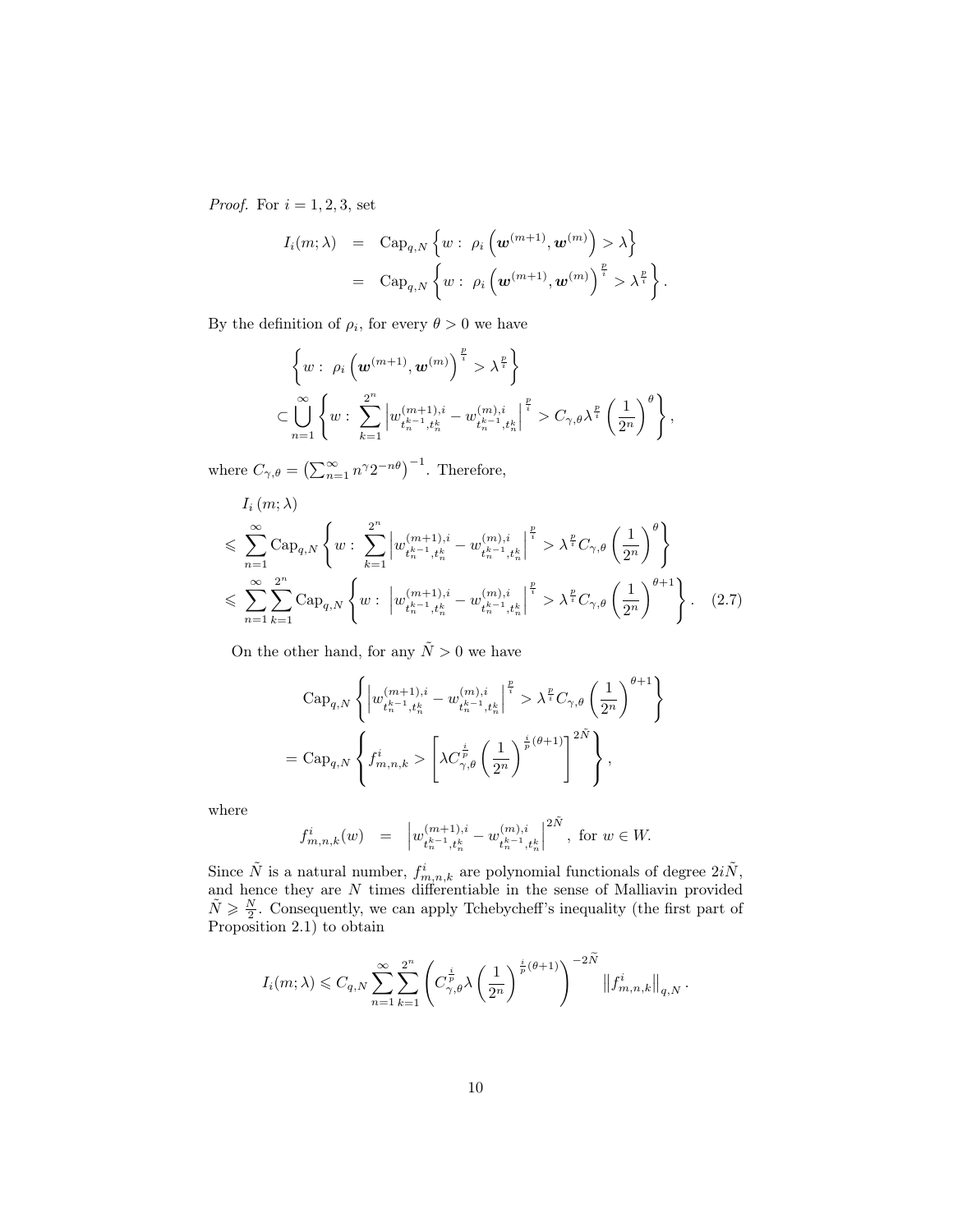If  $q > 2$ , by  $(2.3)$  of Lemma 2.2, we have

$$
\begin{aligned}\n\left\|f_{m,n,k}^i\right\|_{q,N} &\leqslant \sum_{l=0}^N \|D^l f_{m,n,k}^i\|_{q;\mathcal{H}^{\otimes l}} \\
&\leqslant \left(2i\tilde{N}+1\right)(q-1)^{i\tilde{N}} \sum_{l=0}^N \left\|D^l f_{m,n,k}^i\right\|_{2;\mathcal{H}^{\otimes l}}\n\end{aligned}
$$

.

.

By (2.4) of Lemma 2.2, we have

$$
\left\|D^{l} f_{m,n,k}^{i}\right\|_{2; \mathcal{H}^{\otimes l}} \leqslant \left(2i\tilde{N}\right)^{\frac{N+1}{2}} \left\|f_{m,n,k}^{i}\right\|_{2}.
$$

Therefore,

$$
\left\|f_{m,n,k}^i\right\|_{q,N} \leqslant (N+1)\left(2i\tilde{N}+1\right)(q-1)^{i\tilde{N}}\left(2i\tilde{N}\right)^{\frac{N+1}{2}}\left\|f_{m,n,k}^i\right\|_2
$$

Moreover, since  $w_{\mu_{k-1} \mu_k}^{(m+1),i}$  $\binom{(m+1),i}{t_n^{k-1},t_n^k} - w^{(m),i}_{t_n^{k-1},t}$  $\binom{(m),i}{t_{n}^{k-1},t_{n}^{k}}$  is an  $(\mathbb{R}^{d})^{\otimes i}$ -valued polynomial functional of degree  $i$ , we know again from  $(2.3)$  that

$$
\begin{array}{lcl} \left\|f_{m,n,k}^{i}\right\|_{2} & = & \left\|w_{t_{n}^{k-1},t_{n}^{k}}^{(m+1),i}-w_{t_{n}^{k-1},t_{n}^{k}}^{(m),i}\right\|_{4\tilde{N};(\mathbb{R}^{d})^{\otimes i}}^{2\tilde{N}} \\ \\ & \leqslant & \left(i+1\right)^{2\tilde{N}}\left(4\tilde{N}-1\right)^{i\tilde{N}}\left\|w_{t_{n}^{k-1},t_{n}^{k}}^{(m+1),i}-w_{t_{n}^{k-1},t_{n}^{k}}^{(m),i}\right\|_{2;(\mathbb{R}^{d})^{\otimes i}}^{2\tilde{N}}. \end{array}
$$

Therefore,

$$
\|f_{m,n,k}^{i}\|_{q,N} \leq (N+1) \left( (q-1)^{i} (i+1)^{2} \right)^{\tilde{N}} \left( 2i\tilde{N}+1 \right) \left( 2i\tilde{N} \right)^{\frac{N+1}{2}} \n\cdot \left( 4\tilde{N}-1 \right)^{i\tilde{N}} \left\| w_{t_{n-1},t_{n}^{k}}^{(m+1),i} - w_{t_{n-1},t_{n}^{k}}^{(m),i} \right\|_{2;(\mathbb{R}^{d})^{\otimes i}}^{2\tilde{N}} \n\leq (N+1) \left( 1024(q-1)^{3} \right)^{\tilde{N}} \left( 6\tilde{N}+1 \right) \left( 6\tilde{N} \right)^{N} \tilde{N}^{i\tilde{N}} \left\| w_{t_{n-1},t_{n}^{k}}^{(m+1),i} - w_{t_{n-1},t_{n}^{k}}^{(m),i} \right\|_{2;(\mathbb{R}^{d})^{\otimes i}}^{2\tilde{N}}.
$$
\n(2.8)

Let  $C_i$  be the constant before  $||w_{t_n^{k-1},t_n^k}^{(m+1),i}||$  $\binom{m+1}{t_n^{k-1},t_n^k} - w^{(m),i}_{t_n^{k-1},t_n^k}$  $t_n^{k-1}, t_n^k$  $\biggl\| \biggr.$  $2\tilde{N}$  $_{2;(\mathbb{R}^d)^{\otimes i}}$  on the right hand side of (2.8).

By absorbing the constant in Tchebycheff's inequality into  $C_i$ , we arrive at

$$
I_i(m; \lambda)
$$
  

$$
\leq C_i \sum_{n=1}^{\infty} \sum_{k=1}^{2^n} \left( C_\theta^{\frac{i}{p}} \lambda \left( \frac{1}{2^n} \right)^{\frac{i}{p}(\theta+1)} \right)^{-2\widetilde{N}} \left\| w_{t_n^{k-1}, t_n^k}^{(m+1), i} - w_{t_n^{k-1}, t_n^k}^{(m), i} \right\|_{2; (\mathbb{R}^d)^{\otimes i}}^{2\widetilde{N}}.
$$
 (2.9)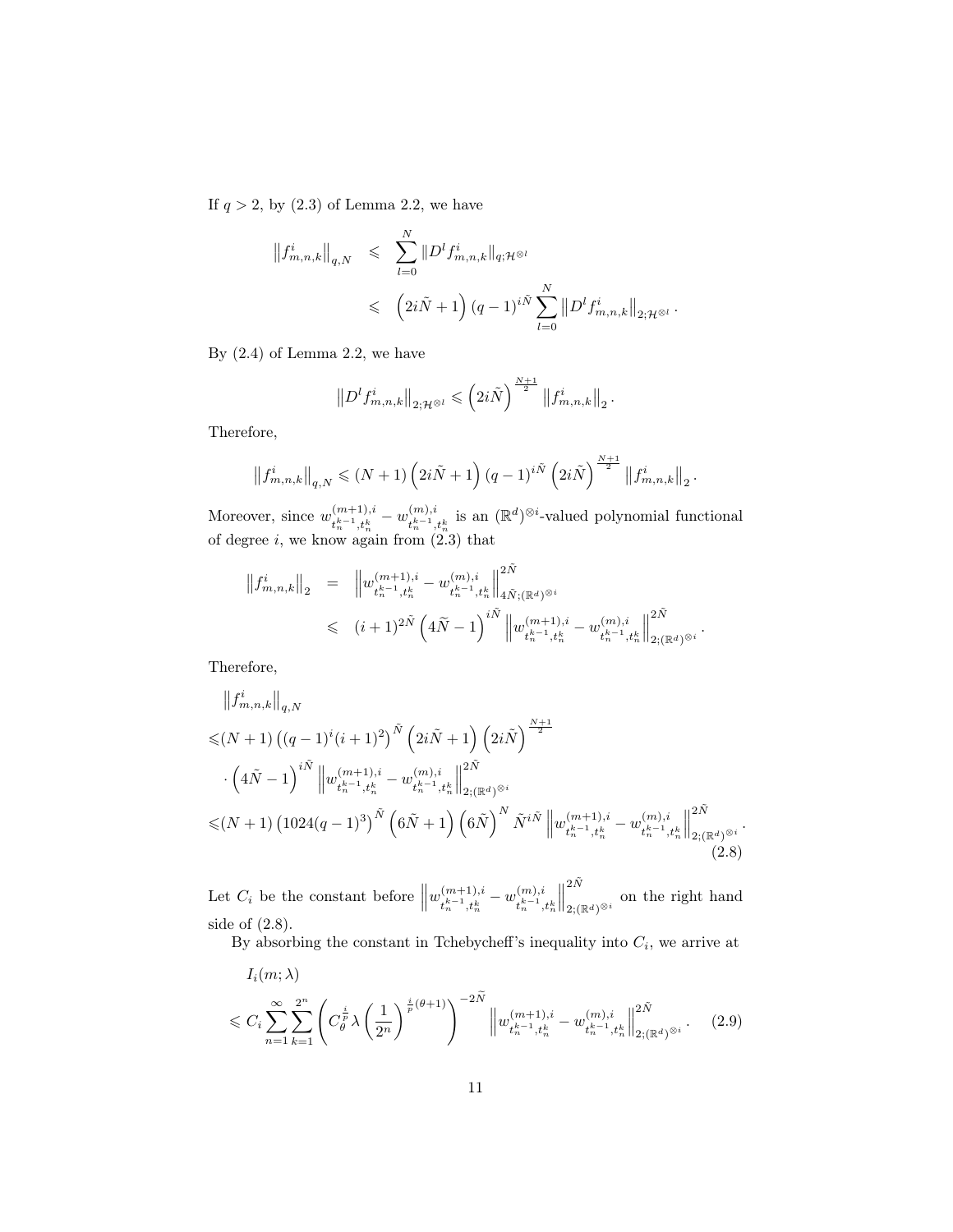Exactly the same computation yields

$$
\text{Cap}_{q,N}\left\{w:\ \rho_i\left(\boldsymbol{w}^{(m)}\right) > \lambda\right\}
$$
\n
$$
\leqslant C_i \sum_{n=1}^{\infty} \sum_{k=1}^{2^n} \left(C_{\gamma,\theta}^{\frac{i}{p}} \lambda\left(\frac{1}{2^n}\right)^{\frac{i}{p}(\theta+1)}\right)^{-2\tilde{N}} \left\|w_{t_n^{(m)},t_n^{(m)}}^{(m),i}\right\|_{2;(\mathbb{R}^d)^{\otimes i}}^{2\tilde{N}}.
$$
\n
$$
(2.10)
$$

We now substitute the estimates in Lemma 2.3 into  $(2.9)$  and  $(2.10)$ . In what follows, we assume that  $\theta \in \left( \left( \frac{p(2h+1)}{6} - 1 \right)^+$ ,  $hp - 1 \right)$ ,  $\widetilde{N} > \frac{N}{2} \vee \left( 2\left( h - \frac{\theta+1}{p} \right) \right)^{-1}$ for summability reason. We also absorb the constant  $C_{d,h}$  in Lemma 2.3 and  $C_{\gamma,\theta}$ .

For  $i = 1$ , this gives

$$
I_1(m;\lambda) \leq C_1 \lambda^{-2\tilde{N}} 2^{2\tilde{N}m(1-h)} \sum_{n=m+1}^{\infty} \sum_{k=1}^{2^n} 2^{-2n\tilde{N}\left(1 - \frac{\theta+1}{p}\right)}
$$
  

$$
\leq C_1 \lambda^{-2\tilde{N}} 2^{-m\left(2\tilde{N}\left(h - \frac{\theta+1}{p}\right) - 1\right)}.
$$

For  $i = 2$ , this gives

$$
I_2(m; \lambda) \leq C_2 \lambda^{-2\tilde{N}} \left( \sum_{n=1}^m \sum_{k=1}^{2^n} 2^{-n\tilde{N} \left(1 - \frac{4(\theta + 1)}{p}\right) - m\tilde{N}(4h - 1)} + \sum_{n=m+1}^{\infty} \sum_{k=1}^{2^n} 2^{-4n\tilde{N} \left(1 - \frac{\theta + 1}{p}\right) + 4m\tilde{N}(1-h)} \right) \leq C_2 \lambda^{-2\tilde{N}} 2^{-m\left(4\tilde{N}\left(h - \frac{\theta + 1}{p}\right) - 1\right)}.
$$

For  $i = 3$ , this gives

$$
I_3(m; \lambda) \leq C_3 \lambda^{-2\tilde{N}} \left( \sum_{n=1}^m \sum_{k=1}^{2^n} 2^{-n\tilde{N} \left( 1 + 2h - \frac{6(\theta + 1)}{p} \right) - m\tilde{N} (4h - 1)} + \sum_{n=m+1}^{\infty} \sum_{k=1}^{2^n} 2^{-6n\tilde{N} \left( 1 - \frac{\theta + 1}{p} \right) + 6m\tilde{N} (1 - h)} \right) \leq C_3 \lambda^{-2\tilde{N}} 2^{-m \left( 6\tilde{N} \left( h - \frac{\theta + 1}{p} \right) - 1 \right)}.
$$

Therefore, for  $i = 1, 2, 3$ , we have

$$
I_i(m; \lambda) \leq C_i \lambda^{-2\tilde{N}} 2^{-m \left( 2i\tilde{N} \left( h - \frac{\theta + 1}{p} \right) - 1 \right)},
$$

which gives  $(2.5)$ . From the computation it is easy to see that the constants  $C_i$ here are of the form stated in the lemma.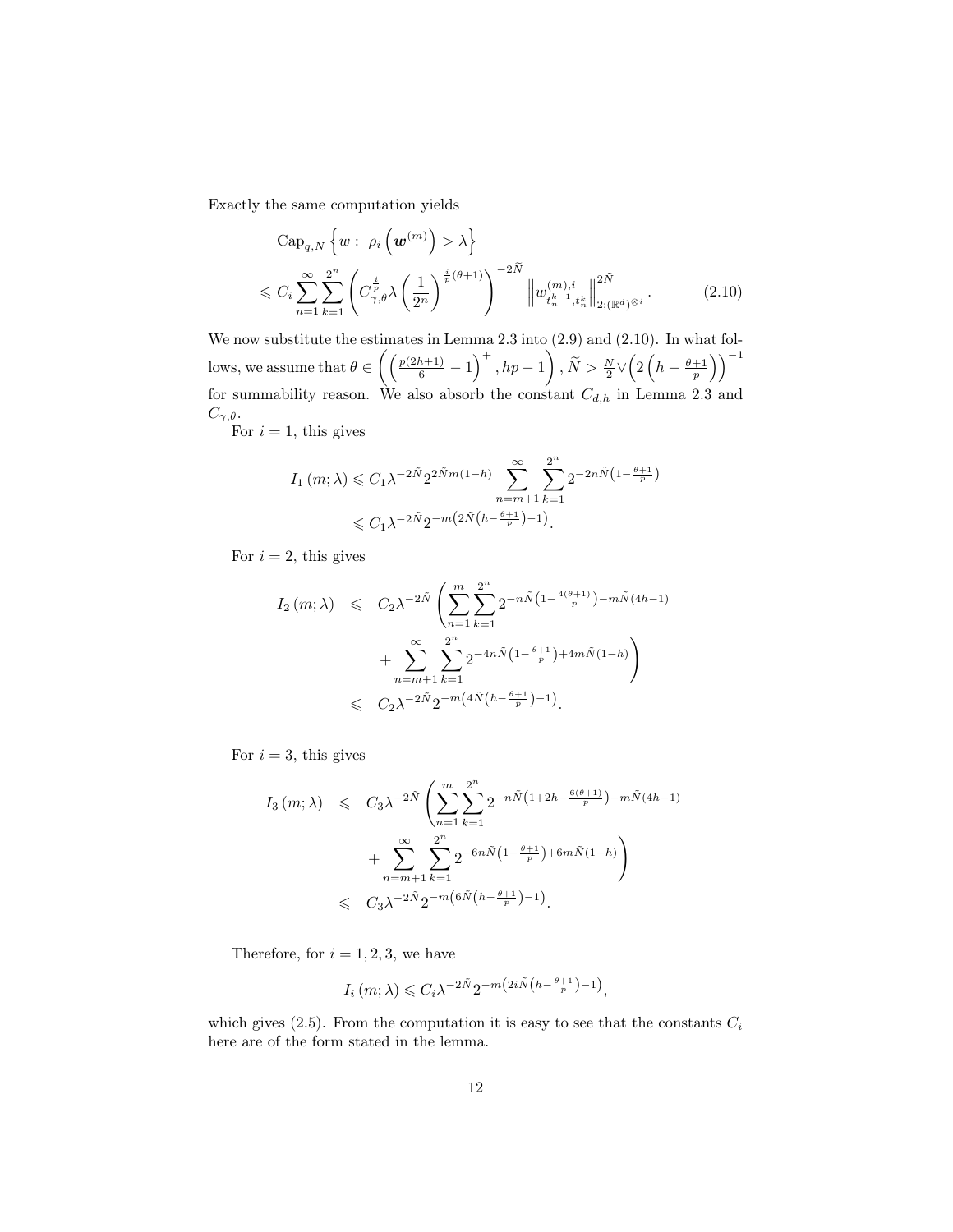Similar computation yields that for  $i = 1, 2, 3$ ,

$$
\begin{aligned}\n\text{Cap}_{q,N} \left\{ w : \rho_i \left( \boldsymbol{w}^{(m)} \right) > \lambda \right\} \\
&\leqslant & C_i \left( \lambda^{-2\tilde{N}} \sum_{n=1}^m \sum_{k=1}^{2^n} 2^{-2n\tilde{N}i \left( h - \frac{\theta + 1}{p} \right)} \right.\n\end{aligned}
$$

$$
+\lambda^{-2\tilde{N}}\sum_{n=m+1}^{\infty}\sum_{k=1}^{\infty}2^{-2\tilde{N}i\left(n\left(1-\frac{\theta+1}{p}\right)-m(1-h)\right)}\right)
$$
  
\$\leqslant C\_i\lambda^{-2\tilde{N}},

with  $C_i$  of the form stated in the lemma. This gives  $(2.6)$ .

 $\Box$ 

Remark 2.3. The explicit form of the constants in Lemma 2.4 is used in the next section when proving a large deviation principle for capacities.

Now we are in a position to complete the proof of Theorem 2.1.

Proof of Theorem 2.1. By rewriting (2.2) as

$$
d_p(\boldsymbol{w}, \widetilde{\boldsymbol{w}})
$$
  
\$\leqslant C\_{d,p,\gamma} \max \{ \rho\_i(\boldsymbol{w}, \widetilde{\boldsymbol{w}}) (\rho\_j(\boldsymbol{w}) + \rho\_j(\widetilde{\boldsymbol{w}}))^k : (i, j, k) \in \mathbb{N} \times \mathbb{N} \times \mathbb{Z}\_+, i + jk \leqslant 3 \},\$ (2.11)

we only need to show that there exists a positive constant  $\beta$ , such that for any  $(i, j, k) \in \mathbb{N} \times \mathbb{N} \times \mathbb{Z}_+$  satisfying  $i + jk \leqslant 3$ , we have

$$
\sum_{m=1}^{\infty} \text{Cap}_{q,N} \left\{ w : \rho_i \left( \boldsymbol{w}^{(m+1)}, \boldsymbol{w}^{(m)} \right) \left( \rho_j \left( \boldsymbol{w}^{(m)} \right) + \rho_j \left( \boldsymbol{w}^{(m+1)} \right) \right)^k > \frac{1}{2^{m\beta}} \right\}
$$
  
< \infty. (2.12)

Indeed, if the above result holds, then by Lemma 2.1, we have

$$
\sum_{m=1}^{\infty} \mathrm{Cap}_{q,N}\left\{ w:\ d_p\left(\boldsymbol{w}^{(m)}, \boldsymbol{w}^{(m+1)}\right) > C'_{d,p,\gamma}\frac{1}{2^{m\beta}}\right\} < \infty,
$$

where  $C'_{d,p,\gamma}$  is some constant depending only on  $d, p, \gamma$ . It follows from the quasi-sure version of Borel-Catelli's lemma (the second part of Proposition 2.1) that

$$
\mathrm{Cap}_{q,N}\left(\limsup_{m\to\infty}\left\{w:\ d_p\left(\boldsymbol{w}^{(m)},\boldsymbol{w}^{(m+1)}\right)>C'_{d,p,\gamma}\frac{1}{2^{m\beta}}\right\}\right)=0.
$$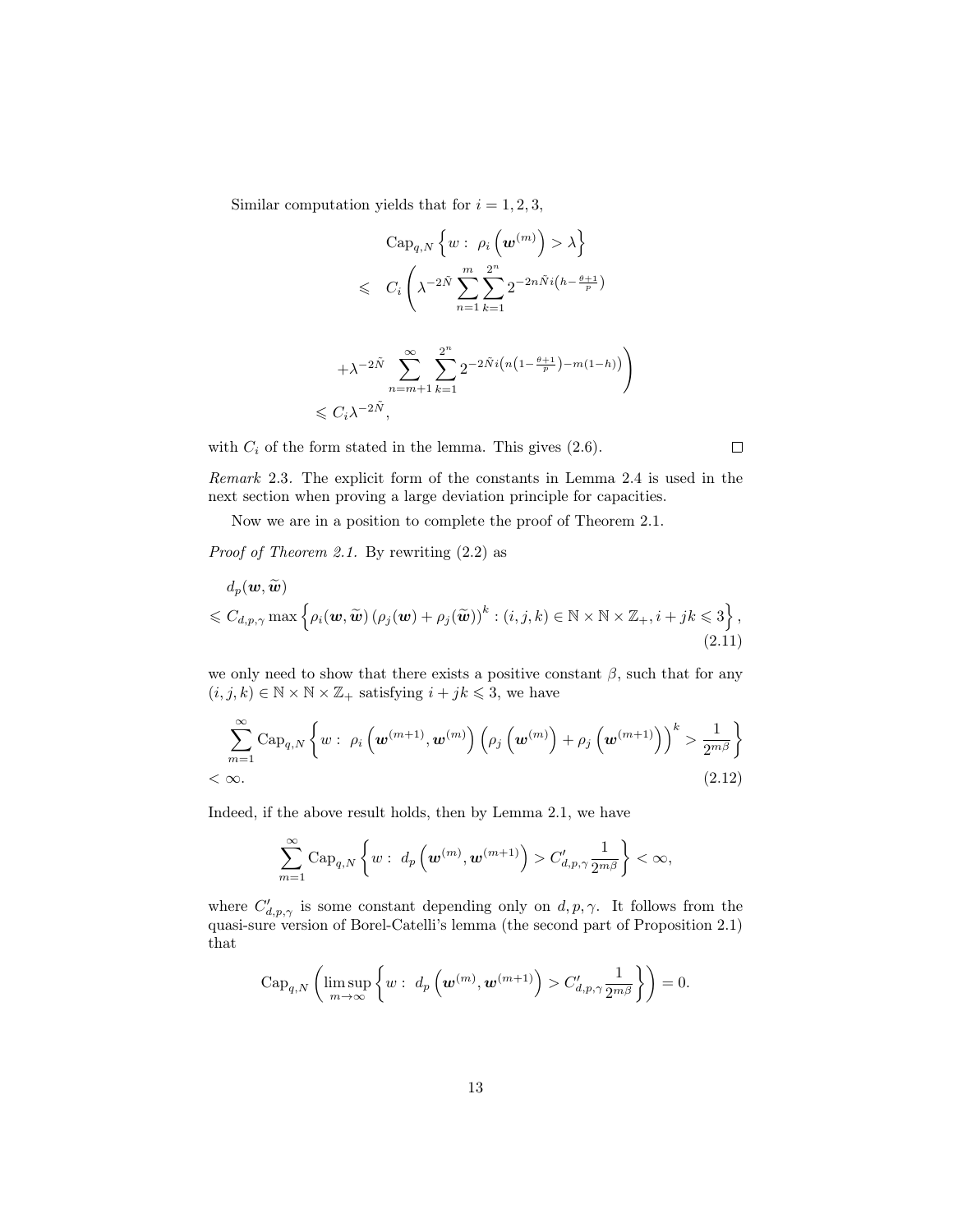Since

$$
\mathcal{A}_p^c = \left\{ w : \ \mathbf{w}^{(m)} \text{ is not a Cauchy sequence in under } d_p \right\}
$$

$$
\subset \left\{ w : \sum_{m=1}^{\infty} d_p \left( \mathbf{w}^{(m)}, \mathbf{w}^{(m+1)} \right) = \infty \right\}
$$

$$
\subset \limsup_{m \to \infty} \left\{ w : \ d_p \left( \mathbf{w}^{(m)}, \mathbf{w}^{(m+1)} \right) > C'_{d, p, \gamma} \frac{1}{2^{m \beta}} \right\},
$$

it follows that  $\text{Cap}_{q,N}(\mathcal{A}_p^c)=0$  which completes the proof. Now we prove  $(\check{2}.12)$ .

First consider the case  $k > 0$ . For any  $\alpha, \beta > 0$ , we have

$$
\begin{split} &\text{Cap}_{q,N}\left\{w:\;\rho_i\left(\bm{w}^{(m+1)},\bm{w}^{(m)}\right)\left(\rho_j\left(\bm{w}^{(m)}\right)+\rho_j\left(\bm{w}^{(m+1)}\right)\right)^k>\frac{1}{2^{m\beta}}\right\} \\ &\leqslant \text{Cap}_{q,N}\left\{w:\;\rho_i\left(\bm{w}^{(m+1)},\bm{w}^{(m)}\right)>\frac{1}{2^{m(\beta+\alpha)}}\right\} \\ &+\text{Cap}_{q,N}\left\{w:\;\left(\rho_j\left(\bm{w}^{(m)}\right)+\rho_j\left(\bm{w}^{(m+1)}\right)\right)^k>2^{m\alpha}\right\} \\ &\leqslant \text{Cap}_{q,N}\left\{w:\;\rho_i\left(\bm{w}^{(m+1)},\bm{w}^{(m)}\right)>\frac{1}{2^{m(\beta+\alpha)}}\right\} \\ &+\text{Cap}_{q,N}\left\{w:\;\rho_j\left(\bm{w}^{(m)}\right)>2^{\frac{m\alpha}{k}-1}\right\} \\ &+\text{Cap}_{q,N}\left\{w:\;\rho_j\left(\bm{w}^{(m+1)}\right)>2^{\frac{m\alpha}{k}-1}\right\}.\end{split}
$$

By Lemma 2.4, for  $\theta \in \left( \left( \frac{p(2h+1)}{6} - 1 \right)^+$ ,  $hp - 1 \right)$ ,  $\widetilde{N} > \frac{N}{2} \vee \left( 2\left( h - \frac{\theta+1}{p} \right) \right)^{-1}$ and  $i = 1, 2, 3$ , we have

$$
\text{Cap}_{q,N}\left\{w:\ \rho_i\left(\boldsymbol{w}^{(m+1)},\boldsymbol{w}^{(m)}\right) > \frac{1}{2^{m(\beta+\alpha)}}\right\}
$$
\n
$$
\leqslant C_i \left(\frac{1}{2^m}\right)^{2i\widetilde{N}\left(h-\frac{\theta+1}{p}\right)-1-2(\beta+\alpha)\widetilde{N}}.
$$

Let  $\alpha, \beta > 0$  be such that

$$
\frac{2\widetilde{N}\left(h - \frac{\theta + 1}{p}\right) - 1}{2\widetilde{N}} > \beta + \alpha > 0.
$$
\n(2.13)

It follows easily that

$$
\sum_{m=1}^{\infty} \text{Cap}_{q,N} \left\{ w : \rho_i \left( \boldsymbol{w}^{(m+1)}, \boldsymbol{w}^{(m)} \right) > \frac{1}{2^{m(\beta+\alpha)}} \right\} < \infty.
$$
 (2.14)

Similarly,

$$
\operatorname{Cap}_{q,N}\left\{w:\ \rho_j\left(\boldsymbol{w}^{(m)}\right)>2^{\frac{m\alpha}{k}-1}\right\}\leqslant C_j2^{-\frac{m\alpha}{k}-1},
$$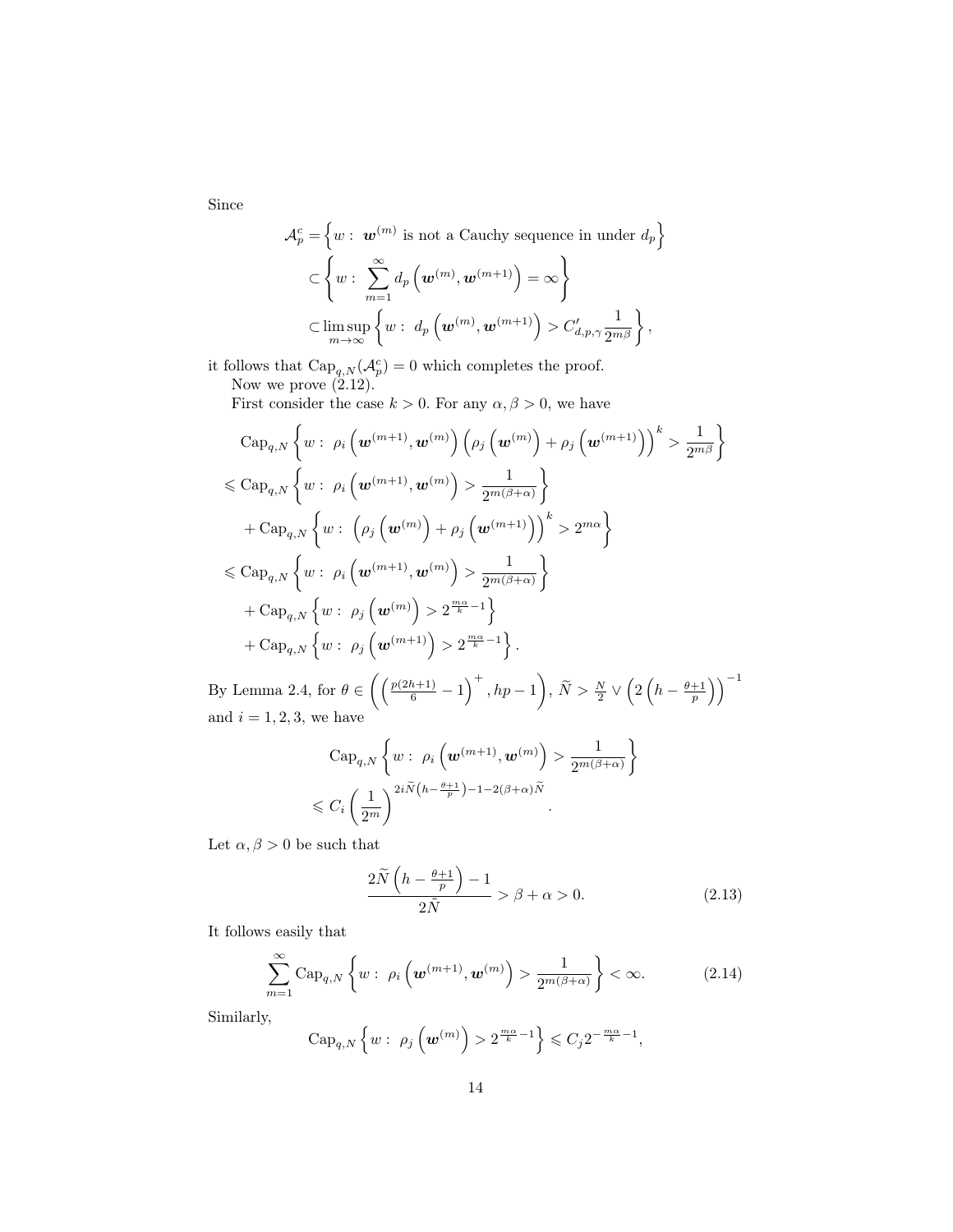and hence

$$
\sum_{m=1}^{\infty} \mathrm{Cap}_{q,N}\left\{w:\ \rho_j\left(\boldsymbol{w}^{(m)}\right)>2^{\frac{m\alpha}{k}-1}\right\}<\infty.
$$

Combining with (2.14), we arrive at

$$
\sum_{m=1}^{\infty} \mathrm{Cap}_{q,N}\left\{ w:\ \rho_i\left(\boldsymbol{w}^{(m+1)},\boldsymbol{w}^{(m)}\right)\left(\rho_j\left(\boldsymbol{w}^{(m)}\right)+\rho_j\left(\boldsymbol{w}^{(m+1)}\right)\right)^k > \frac{1}{2^{m\beta}}\right\}
$$
  

$$
< \infty.
$$

The case of  $k = 0$  follows directly from (2.14), since for all  $\alpha > 0$ ,

$$
\left\{w:\ \rho_i\left(\boldsymbol{w}^{(m+1)},\boldsymbol{w}^{(m)}\right)>\frac{1}{2^{m\beta}}\right\}\subset \left\{w:\ \rho_i\left(\boldsymbol{w}^{(m+1)},\boldsymbol{w}^{(m)}\right)>\frac{1}{2^{m(\beta+\alpha)}}\right\}.
$$

Now the proof is complete.

$$
\qquad \qquad \Box
$$

# 3 Large Deviations for Capacities

In this section, we apply the previous technique to prove a large deviation principle for capacities for Gaussian rough paths with long-time memory.

Before stating our main result, we first recall the definition of general LDPs for induced capacities in Polish spaces (see [7], [24]).

Let  $(B, H, \mu)$  be an abstract Wiener space.

**Definition 3.1.** Let  $q > 1, N \in \mathbb{N}$ , and let  $\{T^{\varepsilon}\}\)$  be a family of  $\text{Cap}_{q,N}$ -quasi surely defined maps from  $B$  to some Polish space  $(X, d)$ . We say that the family  ${T^{\varepsilon}}$  satisfies the Cap<sub>q,N</sub>-large deviation principle (or simply Cap<sub>q,N</sub>-LDP) with good rate function  $I: X \to [0, \infty]$  if

(1)  $I$  is a good rate function on  $X$ , i.e.  $I$  is lower semi-continuous and for every  $\alpha \in [0,\infty)$ , the level set  $\Psi_I(\alpha) = \{y \in X : I(y) \leq \alpha\}$  is compact in X;

(2) for every closed subset  $C \subset X$ , we have

$$
\limsup_{\varepsilon \to 0} \varepsilon^2 \log \text{Cap}_{q,N} \left\{ w \in B : \ T^{\varepsilon}(w) \in C \right\} \leq -\frac{1}{q} \inf_{x \in C} I(x), \tag{3.1}
$$

and for ever open subset  $G \subset X$ , we have

$$
\liminf_{\varepsilon \to 0} \varepsilon^2 \log \text{Cap}_{q,N} \left\{ w \in B : \ T^{\varepsilon}(w) \in G \right\} \geqslant -\frac{1}{q} \inf_{x \in G} I(x). \tag{3.2}
$$

Remark 3.1. The appearance of the factor  $1/q$  comes from the definition of  $Cap_{q,N}$ , so

$$
\operatorname{Cap}_{q,N}(A) \geqslant \operatorname{Cap}_{q,0}(A) = \mathbb{P}(A)^{\frac{1}{q}}, \text{ for all } A \in \mathcal{B}(B). \tag{3.3}
$$

It is consistent with the classical large deviation principle for probability measures.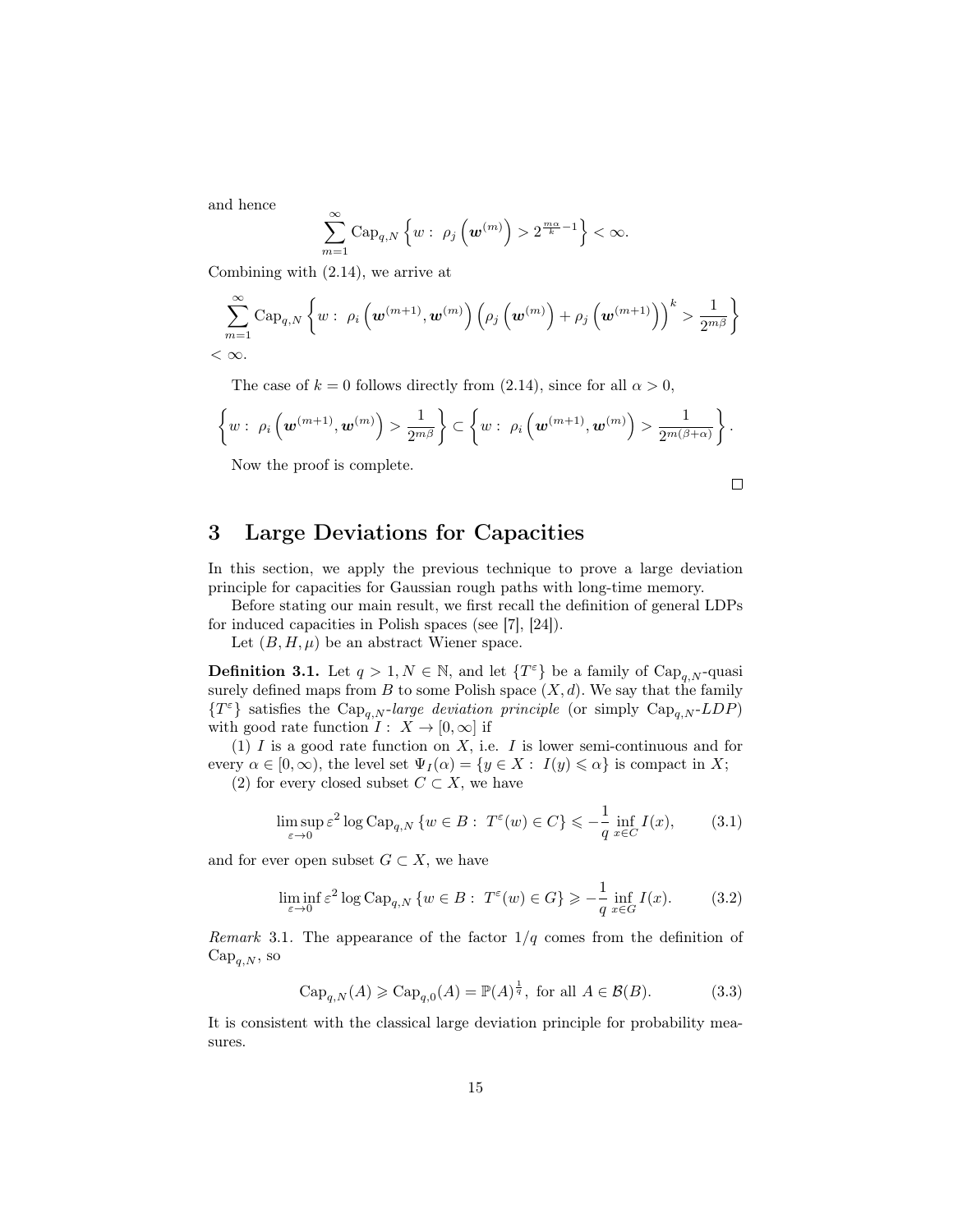Due to the properties of  $(q, N)$ -capacity, many important results for LDPs can be carried through in the capacity setting without much difficulty, and the proofs are similar to the case of probability measures. Here we present two fundamental results on transformations of LDPs for capacities that are crucial for us, which did not appear in [7],[24] and related literatures.

The first result is the contraction principle.

**Theorem 3.1.** Let  $\{T^{\varepsilon}\}\$  be a family of  $\text{Cap}_{q,N}$ -quasi surely defined maps from B to  $(X, d)$  satisfying the  $\text{Cap}_{a,N}$ -LDP with good rate function I. Let F be a continuous map from X to another Polish space  $(Y, d')$ . Then the family  $\{F \circ T^{\varepsilon}\}\$ of  $Cap_{a,N}$ -quasi surely defined maps satisfies the  $Cap_{a,N}$ -LDP with good rate function

$$
J(y) = \inf_{x: F(x) = y} I(x),
$$
\n(3.4)

where we define inf $\emptyset = \infty$ .

*Proof.* Since  $I$  is a good rate function, it is not hard to see that  $J$  is lower semi-continuous and also by the continuity of F, if  $J(y) < \infty$  then the infimum in (3.4) is attained at some point  $x \in F^{-1}(y)$ . Therefore, for any  $\alpha > 0$ , we have

$$
\{y \in Y: J(y) \leq \alpha\} = F(\{x \in X: I(x) \leq \alpha\}),
$$

and hence J is a good rate function. The  $\text{Cap}_{q,N}$ -LDP (the upper bound (3.1) and lower bound (3.2)) for the family  $\{F \circ T^{\varepsilon}\}\$ under the good rate function J follows easily from the continuity of F.  $\Box$ 

The second result is about exponentially good approximations.

We first need the following definition.

**Definition 3.2.** Let  $\{T^{\varepsilon,m}\}\$  and  $\{T^{\varepsilon}\}\$  be two families of  $\text{Cap}_{q,N}$ -quasi-surely defined maps from B to  $(X, d)$ . We say that  $\{T^{\varepsilon,m}\}\$ are exponentially good approximations of  $\{T^{\varepsilon}\}\$  under  $\text{Cap}_{q,N}$ , if for any  $\lambda > 0$ ,

$$
\lim_{m \to \infty} \limsup_{\varepsilon \to 0} \varepsilon^2 \log \text{Cap}_{q,N}\{w : d(T^{\varepsilon,m}(w), T^{\varepsilon}(w)) > \lambda\} = -\infty.
$$
 (3.5)

Now we have the following result.

**Theorem 3.2.** Suppose that for each  $m \geq 1$ , the family  $\{T^{\varepsilon,m}\}\$  of  $\text{Cap}_{q,N}$ quasi-surely defined maps satisfies the  $\text{Cap}_{q,N}$ -LDP with good rate function  $I_m$  and  $\{T^{\varepsilon,m}\}$  are exponentially good approximations of some family  $\{T^{\varepsilon}\}$  of  $Cap_{q,N}$ -quasi-surely defined maps. Suppose further that the function I defined by

$$
I(x) = \sup_{\lambda > 0} \liminf_{m \to \infty} \inf_{y \in B_{x,\lambda}} I_m(y),
$$
\n(3.6)

where  $B_{x,\lambda}$  denotes the open ball  $\{y \in X : d(y,x) < \lambda\}$ , is a good rate function and for every closed set  $C \subset X$ ,

$$
\inf_{x \in C} I(x) \le \limsup_{m \to \infty} \inf_{x \in C} I_m(x). \tag{3.7}
$$

Then  $\{T^{\varepsilon}\}\$  satisfies the Cap<sub>q,N</sub>-LDP with good rate function I.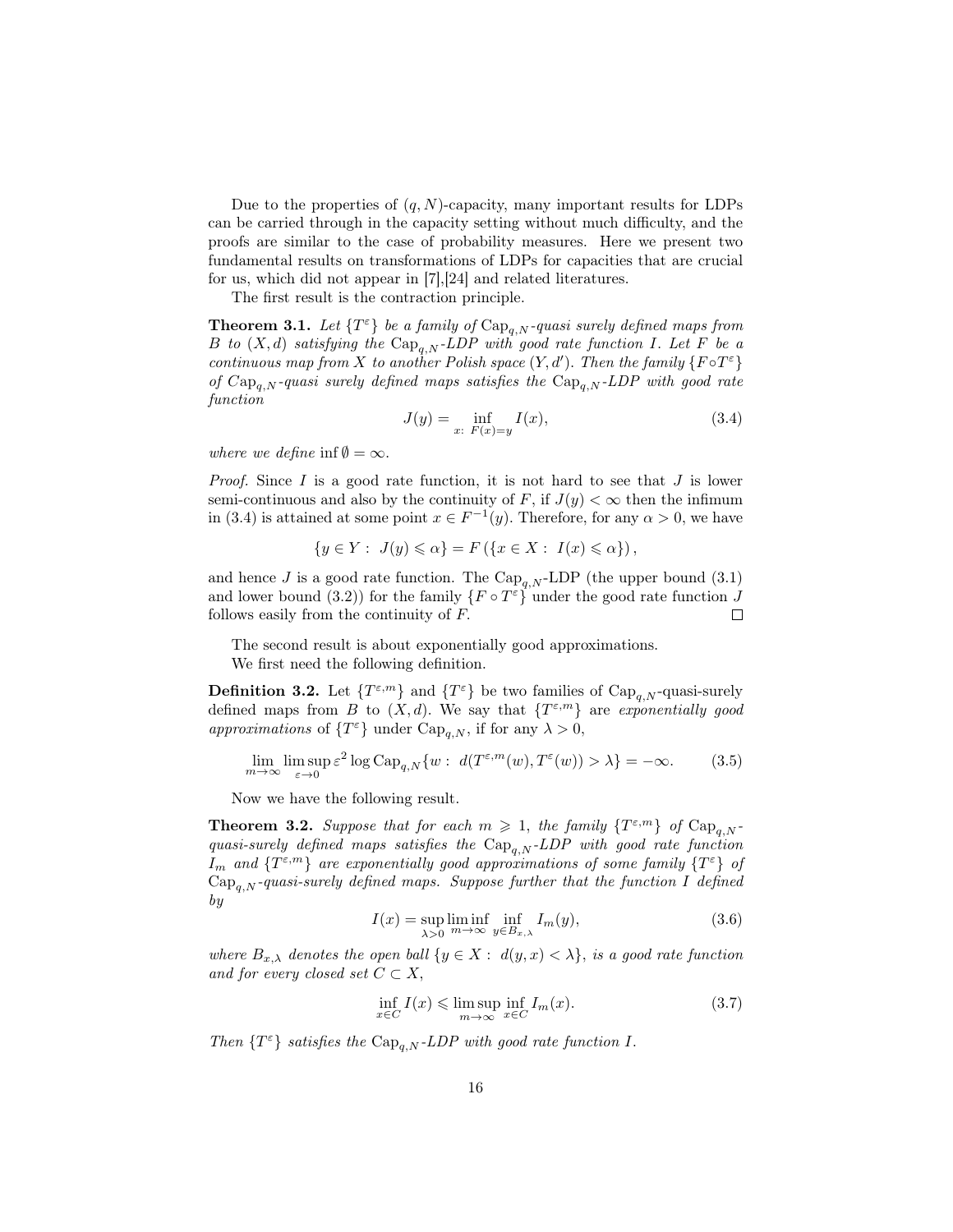*Proof.* Upper bound. Let C be a closed subset of X. For any  $\lambda > 0$ , let  $C_{\lambda} =$  ${x : d(x, C) \leq \lambda}$ . Since

$$
\{w: T^{\varepsilon}(w) \in C\}
$$
  

$$
\subset \{w: T^{\varepsilon,m}(w) \in C_{\lambda}\} \bigcup \{w: d(T^{\varepsilon,m}(w), T^{\varepsilon}(w)) > \lambda\},\
$$

it follows from the  $\text{Cap}_{q,N}$ -LDP for  $\{T^{\varepsilon,m}\}$  (the upper bound) that

$$
\begin{aligned} &\limsup_{\varepsilon\to 0}\varepsilon^2\log\text{Cap}_{q,N}\left\{w:\ T^\varepsilon(w)\in C\right\}\\ &\leqslant \limsup_{\varepsilon\to 0}\varepsilon^2\log\text{Cap}_{q,N}\left\{w:\ T^{\varepsilon,m}(w)\in C_\lambda\right\}\\ &\vee \limsup_{\varepsilon\to 0}\varepsilon^2\log\text{Cap}_{q,N}\left\{w:\ d\left(T^{\varepsilon,m}(w),T^\varepsilon(w)\right)>\lambda\right\}\\ &\leqslant \left(-\frac{1}{q}\inf_{x\in C_\lambda}I_m(x)\right)\vee \limsup_{\varepsilon\to 0}\varepsilon^2\log\text{Cap}_{q,N}\left\{w:\ d\left(T^{\varepsilon,m}(w),T^\varepsilon(w)\right)>\lambda\right\}. \end{aligned}
$$

By letting  $m \to \infty$ , we obtain from (3.5) and (3.7) that

$$
\limsup_{\varepsilon \to 0} \varepsilon^2 \log \text{Cap}_{q,N} \left\{ w : T^{\varepsilon}(w) \in C \right\} \leqslant -\frac{1}{q} \limsup_{m \to \infty} \inf_{x \in C_{\lambda}} I_m(x)
$$

$$
\leqslant -\frac{1}{q} \inf_{x \in C_{\lambda}} I(x).
$$

Now the upper bound (3.1) follows from a basic property for good rate functions (see [4], Lemma 4.1.6) that

$$
\lim_{\lambda \to 0} \inf_{x \in C_{\lambda}} I(x) = \inf_{x \in C} I(x).
$$

To prove the lower bound (3.2), we first show that

$$
-\frac{1}{q}I(x) = \inf_{\lambda>0} \limsup_{\varepsilon \to 0} \varepsilon^2 \log \text{Cap}_{q,N} \{ w : T^{\varepsilon}(w) \in B_{x,\lambda} \}
$$
  
= 
$$
\inf_{\lambda>0} \liminf_{\varepsilon \to 0} \varepsilon^2 \log \text{Cap}_{q,N} \{ w : T^{\varepsilon}(w) \in B_{x,\lambda} \}.
$$
 (3.8)

In fact, since

$$
\{w: T^{\varepsilon,m}(w) \in B_{x,\lambda}\}\
$$
  

$$
\subset \{w: T^{\varepsilon}(w) \in B_{x,2\lambda}\}\bigcup \{w: d(T^{\varepsilon,m}(w), T^{\varepsilon}(w)) > \lambda\},
$$
 (3.9)

we have

$$
\begin{aligned} &\text{Cap}_{q,N}\left\{w:\ T^{\varepsilon,m}(w)\in B_{x,\lambda}\right\} \\ &\leqslant \text{Cap}_{q,N}\left\{w:\ T^{\varepsilon}(w)\in B_{x,2\lambda}\right\}+\left\{w:\ d(T^{\varepsilon,m}(w),T^{\varepsilon}(w))>\lambda\right\}. \end{aligned}
$$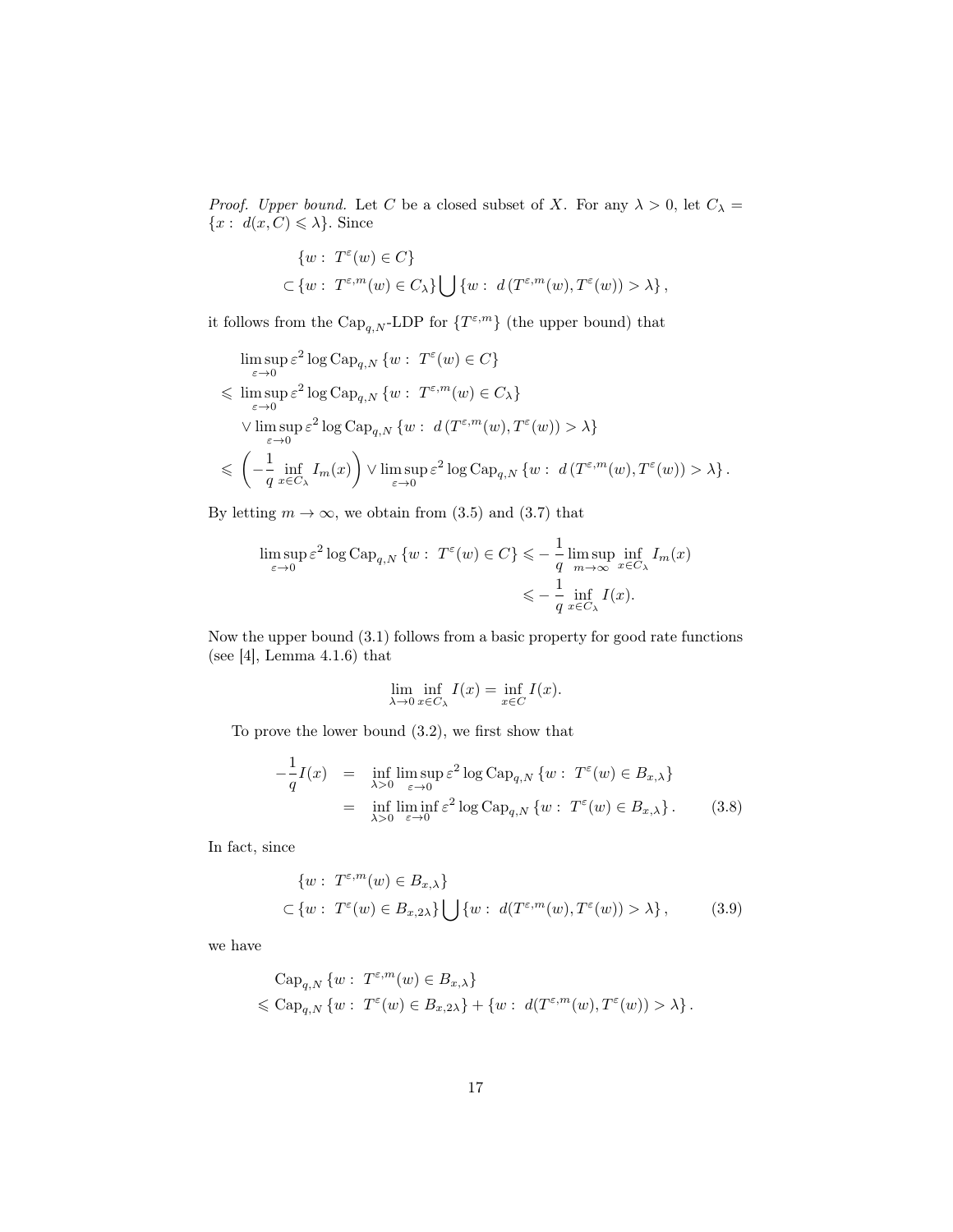It follows from the  $\text{Cap}_{q,N}$ -LDP (the lower bound) for  $\{T^{\varepsilon,m}\}\)$  that

$$
-\frac{1}{q} \inf_{y \in B_{x,\lambda}} I_m(y) \leq \liminf_{\varepsilon \to 0} \varepsilon^2 \log \text{Cap}_{q,N} \{ w : T^{\varepsilon,m}(w) \in B_{x,\lambda} \}
$$
  

$$
\leq \liminf_{\varepsilon \to 0} \varepsilon^2 \left( \log \text{Cap}_{q,N} \{ w : T^{\varepsilon}(w) \in B_{x,2\lambda} \} \right)
$$
  

$$
\vee \log \text{Cap}_{q,N} \{ w : d(T^{\varepsilon,m}(w), T^{\varepsilon}(w)) > \lambda \} \right)
$$
  

$$
\leq \liminf_{\varepsilon \to 0} \varepsilon^2 \log \text{Cap}_{q,N} \{ w : T^{\varepsilon}(w) \in B_{x,2\lambda} \}
$$
  

$$
\vee \limsup_{\varepsilon \to 0} \varepsilon^2 \log \text{Cap}_{q,N} \{ w : d(T^{\varepsilon,m}(w), T^{\varepsilon}(w)) > \lambda \},
$$

and (3.5) implies that

$$
-\frac{1}{q}\liminf_{m\to\infty}\inf_{y\in B_{x,\lambda}}I_m(y)\leqslant \liminf_{\varepsilon\to 0}\varepsilon^2\log {\rm Cap}_{q,N}\left\{w:\ T^\varepsilon(w)\in B_{x,2\lambda}\right\}.
$$

By taking infimum over  $\lambda > 0$ , we obtain

$$
-\frac{1}{q}I(x) \leq \inf_{\lambda>0} \liminf_{\varepsilon \to 0} \varepsilon^2 \log \text{Cap}_{q,N} \left\{ w : T^{\varepsilon}(w) \in B_{x,2\lambda} \right\}.
$$

On the other hand, by exchanging  $T^{\varepsilon,m}$  and  $T^{\varepsilon}$  in (3.9), the same argument yields that (using the upper bound in the  $\text{Cap}_{q,N}$ -LDP)

$$
\inf_{\lambda>0} \limsup_{\varepsilon \to 0} \varepsilon^2 \log \mathrm{Cap}_{q,N} \left\{ w : T^{\varepsilon}(w) \in B_{x,\lambda} \right\} \leqslant -\frac{1}{q} I(x).
$$

Therefore, (3.8) follows.

Lower bound. Let G be an open subset of X. For any fixed  $x \in G$ , take  $\lambda > 0$  such that  $B_{x,\lambda} \subset G$ . It follows from (3.8) that

$$
\liminf_{\varepsilon \to 0} \varepsilon^2 \log \text{Cap}_{q,N} \{ w : T^{\varepsilon}(w) \in G \}
$$
  
\n
$$
\geq \liminf_{\varepsilon \to 0} \varepsilon^2 \log \text{Cap}_{q,N} \{ w : T^{\varepsilon}(w) \in B_{x,\lambda} \}
$$
  
\n
$$
\geq -\frac{1}{q} I(x).
$$

Therefore, the lower bound (3.2) holds.

Consider the abstract Wiener space  $(W, \mathcal{H}, \mathbb{P})$  associated with a Gaussian process satisfying the assumptions in Theorem 2.1. According to [6], the covariance function of the process has finite  $(1/2h)$ -variation in the 2D sense, and  $\mathcal{H}$ is continuously embedded in the space of continuous paths with finite  $(1/2h)$ variation. Therefore, every  $h \in \mathcal{H}$  admits a natural lifting  $\bm{h}$  in  $G\Omega_p(\mathbb{R}^d)$  in the sense of iterated Young's integrals (see [25]).

Recall that  $\mathcal{A}_p$  is the set of paths  $w \in W$  such that the lifting  $\mathbf{w}^{(m)}$  of the dyadic piecewise linear interpolation of  $w$  is a Cauchy sequence under  $d_p$ , and the map

$$
F: w \in \mathcal{A}_p \mapsto \boldsymbol{w} = \left(1,w^1,\cdots,w^{[p]}\right):=\lim_{m \to \infty} \boldsymbol{w}^{(m)} \in G\Omega_p\left(\mathbb{R}^d\right)
$$

 $\Box$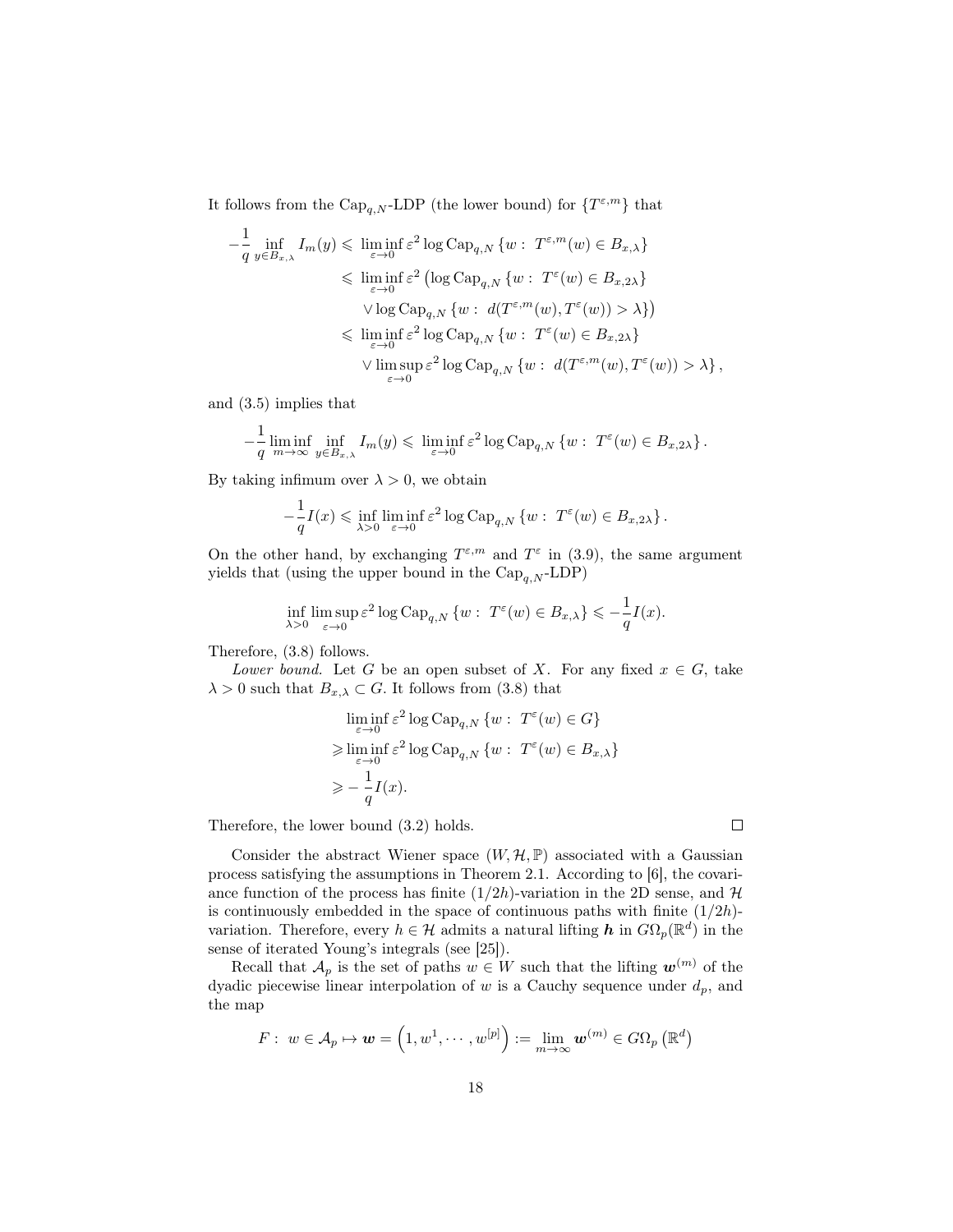is well-defined. For  $\varepsilon > 0$ , let  $T^{\varepsilon}$ :  $\mathcal{A}_{p} \to G\Omega_{p}(\mathbb{R}^{d})$  be the map defined by

$$
T^{\varepsilon}(w)=\delta_{\varepsilon}\mathbf{w}:=(1,\varepsilon w^1,\cdots,\varepsilon^{[p]}w^{[p]}).
$$

By Theorem 2.1,  $\mathcal{A}_p^c$  is a slim set. Therefore,  $T^{\varepsilon}$  is quasi-surely well-defined. Let

$$
\Lambda(w) = \begin{cases} \frac{1}{2} ||w||_{\mathcal{H}}^2, & w \in \mathcal{H}; \\ \infty, & \text{otherwise}, \end{cases}
$$
 (3.10)

and define  $I: G\Omega_p (\mathbb{R}^d) \to [0, \infty]$  by

$$
I(\mathbf{w}) = \inf \{ \Lambda(w) : \ w \in \mathcal{A}_p, \ F(w) = \mathbf{w} \}.
$$
 (3.11)

We will see later in Lemma 3.2 that  $\mathcal{H} \subset \mathcal{A}_p$  and hence

$$
I(\boldsymbol{w}) = \begin{cases} \frac{1}{2} \left\| \pi_1(\boldsymbol{w})_{0,\cdot} \right\|_{\mathcal{H}}^2, & \text{if } \pi_1(\boldsymbol{w})_{0,\cdot} \in \mathcal{H} \text{ and } \boldsymbol{w} = F\left(\pi_1(\boldsymbol{w})_{0,\cdot}\right); \\ \infty, & \text{otherwise}, \end{cases}
$$

where  $\pi_1$  is the projection onto the first level path.

Now we can state our main result of this section.

**Theorem 3.3.** For any  $q > 1$ ,  $N \in \mathbb{N}$ , the family  $\{T^{\varepsilon}\}\$  of  $\text{Cap}_{q,N}$ -quasi-surely defined maps from W to  $G\Omega_p(\mathbb{R}^d)$  satisfies the  $\text{Cap}_{q,N}$ -LDP with good rate function I.

In particular, since the projection map from  $G\Omega_p(\mathbb{R}^d)$  onto the first level path is continuous, we immediately obtain the following result of Yoshida [24] in the case of Gaussian processes with long-time memory.

**Corollary 3.1.** The family of maps  $\{\varepsilon w\}$  satisfies the  $\text{Cap}_{a,N}$ -LDP with good rate function Λ.

Moreover, according to the universal limit theorem (Theorem 1.1) and the contraction principle (Theorem 3.1), a direct corollary of Theorem 3.3 is the LDPs for capacities for solutions to differential equations driven by Gaussian rough paths with long-time memory. This generalizes the classical Freidlin-Wentzell theory for diffusion measures to the quasi-sure and rough path setting and in particular recovers a result of Gao and Ren [7]. Here we are again taking the advantage of working in the stronger topology (the  $p$ -variation topology), under which we have nice stability for differential equations.

It should be pointed out that the lifting map  $F$ , which can be regarded as the pathwise solution to a differential equation driven by  $w$  with a polynomial one form, is not continuous under the uniform topology (see [14], [15]). Therefore the contraction principle cannot be applied directly in our context. A standard way of getting around this difficulty, as in [12] for Brownian motion and [19] for fractional Brownian motion in the case of LDPs for probability measures, is to construct exponentially good approximations by using dyadic piecewise linear interpolation. Here we adopt the same idea in the capacity setting.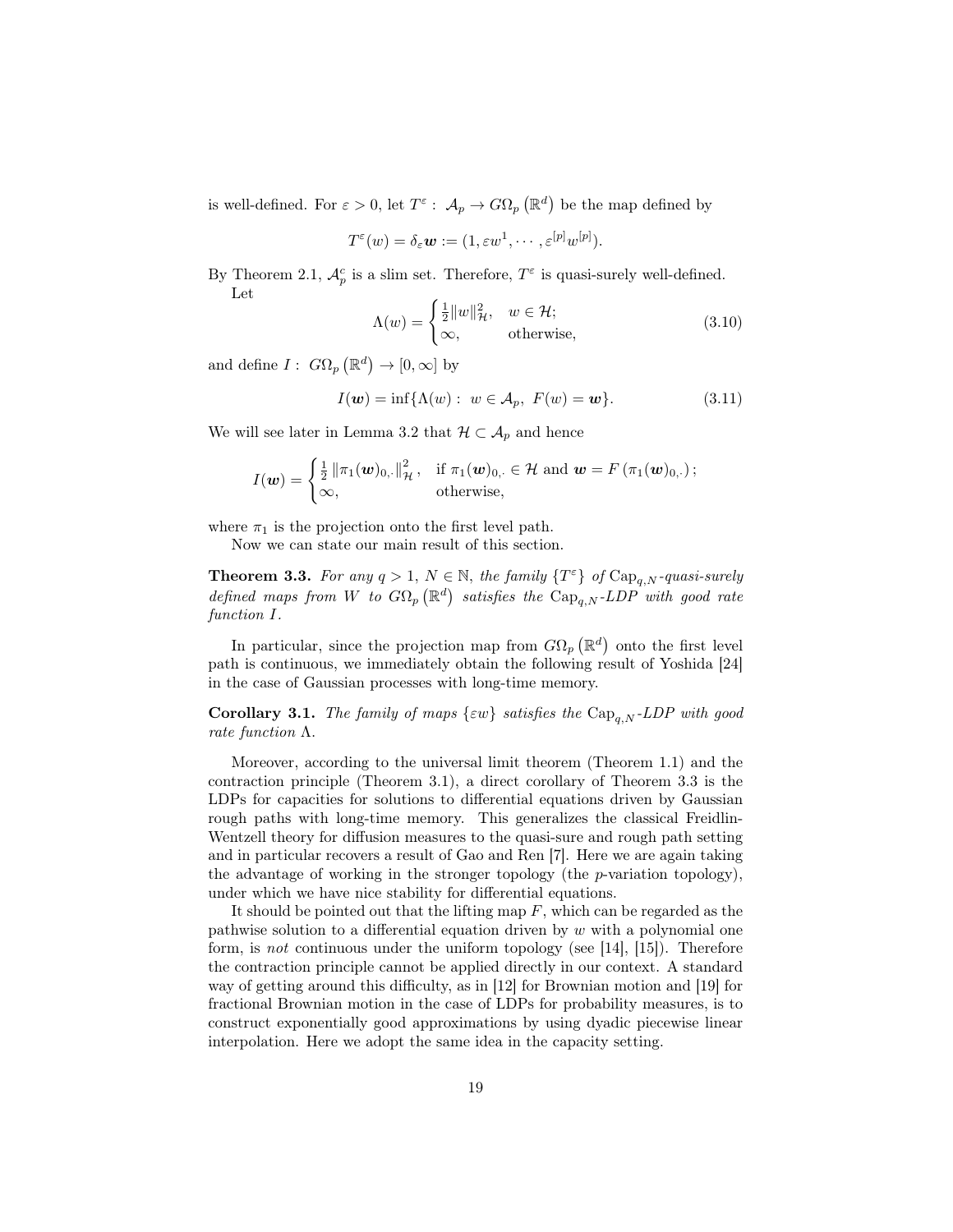Let  $T^{\varepsilon,m}$ :  $W \to G\Omega_p(\mathbb{R}^d)$  be the map given by  $T^{\varepsilon,m}(w) = \delta_{\varepsilon} \mathbf{w}^{(m)}$ . The proof of Theorem 3.3 essentially consists of two parts: show that the family  $\{T^{\varepsilon,m}\}\$  satisfies a  $\text{Cap}_{q,N}$ -LDP and show that  $\{T^{\varepsilon,m}\}\$  are exponentially good approximations of  $\{T^{\varepsilon}\}\$  under  $\text{Cap}_{q,N}$ .

We first need to establish the  $\check{C}ap_{q,N}$ -LDP for  $\{T^{\varepsilon,m}\}\,$  and we begin with considering the standard finite dimensional abstract Wiener space.

Let  $\mu$  be the standard Gaussian measure on  $\mathbb{R}^n$ . In this case, the Cameron-Martin space is just  $\mathbb{R}^n$  equipped with the standard Euclidean inner product. For clarity we use the notation  $\text{Cap}_{q,N}^{(n)}$  to emphasize that the capacity is defined on  $\mathbb{R}^n$ . Now we have the following result.

**Proposition 3.1.** The family  $\{\varepsilon x\}$  satisfies the  $\text{Cap}_{q,N}^{(n)}$ -LDP with good rate function

$$
J(x) = \frac{|x|^2}{2}, \ x \in \mathbb{R}^n.
$$

Proof. The lower bound follows immediately from the simple relation in  $(3.3)$ and the classical LDP for the family  $\{\mu(\varepsilon^{-1}dx)\}\$  of probability measures. It suffices to establish the upper bound.

We first prove the following inequality for the one dimensional case:

$$
\limsup_{\varepsilon \to 0} \varepsilon^2 \log \text{Cap}_{q,N}^{(1)} \{x : \ \varepsilon x > b\} \leq -\frac{1}{2q} b^2,\tag{3.12}
$$

for any  $b > 0$ . In fact, for any  $\lambda > 0$ , define the non-negative function

$$
f(x) = e^{\lambda \varepsilon x - \lambda b}, \ x \in \mathbb{R}^1.
$$

Obviously  $f \in \mathbb{D}_N^q$ , and  $f \geq 1$  on  $\{x : \varepsilon x > b\}$ . Therefore, by the definition of capacity we have

$$
\begin{array}{rcl}\n\text{Cap}_{q,N}^{(1)}\{x:\;\varepsilon x>b\} & \leqslant & \|f\|_{q,N} \\
& \leqslant & \displaystyle\sum_{i=0}^{N}\left(\int_{\mathbb{R}^1}\left|f^{(i)}\right|^q\mu(dx)\right)^{\frac{1}{q}} \\
& = & \displaystyle\sum_{i=0}^{N}\left(\int_{\mathbb{R}^1}(\lambda\varepsilon)^{qi}\mathrm{e}^{q\lambda\varepsilon x-q\lambda b}\frac{1}{\sqrt{2\pi}}\mathrm{e}^{-\frac{x^2}{2}}dx\right)^{\frac{1}{q}} \\
& = & \displaystyle\sum_{i=0}^{N}(\lambda\varepsilon)^{i}\mathrm{e}^{\frac{q}{2}(\lambda\varepsilon)^2-\lambda b}.\n\end{array}
$$

It follows that

 $\varepsilon^2 \log \text{Cap}_{q,N}^{(1)} \{x:\ \varepsilon x > b\} \leqslant \varepsilon^2 \log N + \max_{0 \leqslant i \leqslant N} \{i\varepsilon^2 \log(\lambda \varepsilon)\} + \frac{q}{2}$  $\frac{q}{2}(\lambda \varepsilon^2)^2 - \lambda \varepsilon^2 b.$ 

Now take  $\lambda = b/(q\epsilon^2)$ , then we have

$$
\varepsilon^2 \log \mathrm{Cap}_{q,N}^{(1)}\{x:\ \varepsilon x > b\} \leqslant \varepsilon^2 \log N + \max_{0 \leqslant i \leqslant N} \left\{i\varepsilon^2 \log \left(\frac{b}{q\varepsilon}\right)\right\} - \frac{b^2}{2q},
$$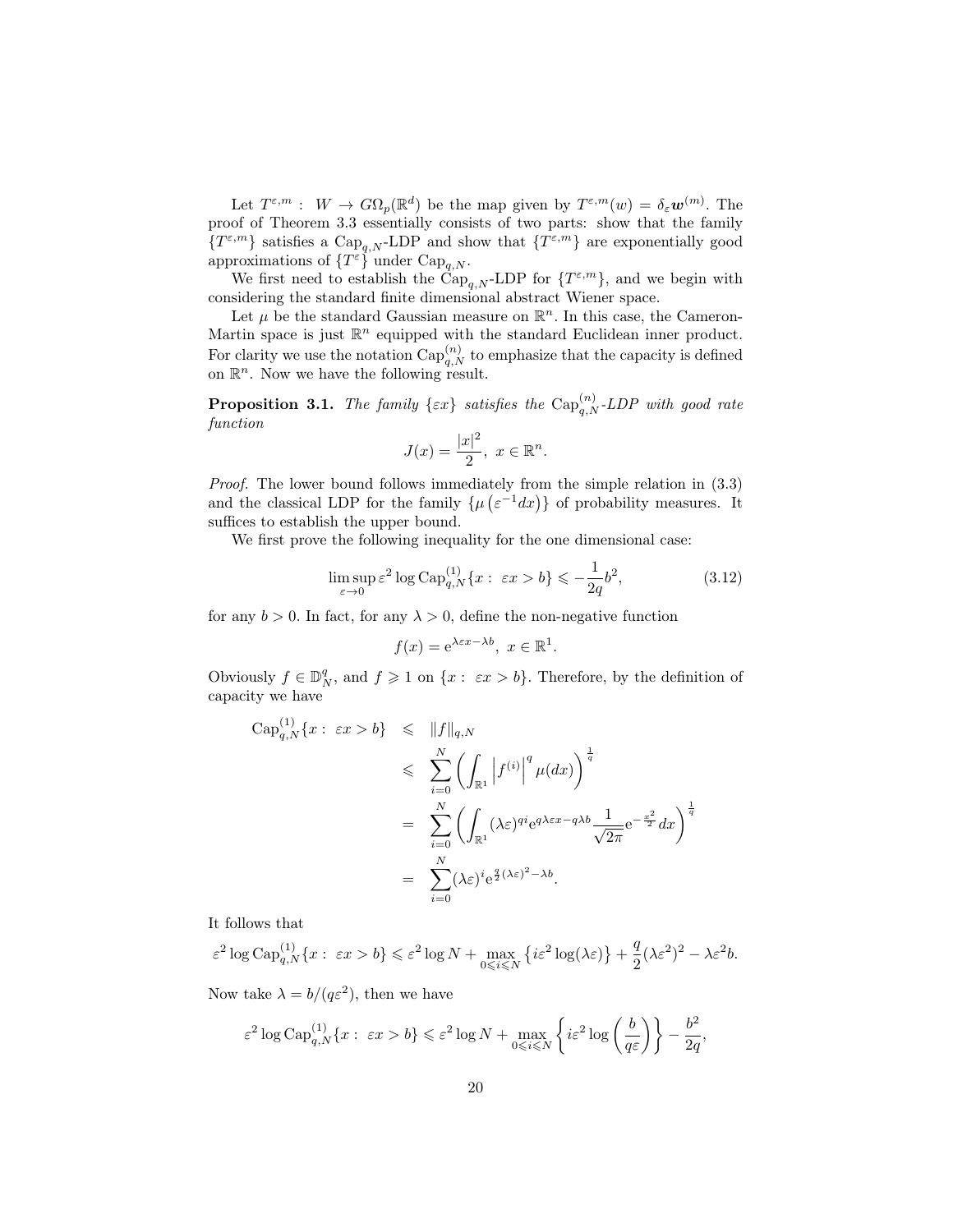and therefore (3.12) holds. Apparently (3.12) still holds if  $\{x : \varepsilon x > b\}$  is replaced by  $\{x: \varepsilon x \geqslant b\}$ , and a similar inequality holds for  $\{x: \varepsilon x \leqslant a\}$  for  $a < 0$ .

Now we come back to the  $n$ -dimensional case.

Firstly, consider an open ball  $B(a, r) \subset \mathbb{R}^n$ . For any  $\lambda \in \mathbb{R}^n$ , consider the non-negative function

$$
f(x) = e^{\langle \lambda, \varepsilon x \rangle + |\lambda| r - \langle \lambda, a \rangle}, \ x \in \mathbb{R}^n.
$$

Then apparently we have  $f \in \mathbb{D}_N^q$ . Moreover, from the fact that

$$
\langle \lambda, a \rangle - |\lambda|r = \inf_{y \in B(a,r)} \langle \lambda, y \rangle,
$$

we have  $f \geq 1$  on  $\{x : \varepsilon x \in B(a,r)\}.$  Therefore, similarly as before we have

$$
\begin{array}{rcl}\n\mathrm{Cap}_{q,N}^{(n)}\{x:\ \varepsilon x\in B(a,r)\} & \leqslant & \|f\|_{q,N} \\
& \leqslant & \displaystyle\sum_{i=0}^{N}\left(\int_{\mathbb{R}^{n}}\left|D^{i}f\right|^{q}\mu(dx)\right)^{\frac{1}{q}} \\
& \leqslant & \displaystyle\sum_{i=0}^{N}(n|\lambda|\varepsilon)^{i}e^{\frac{1}{2}q(|\lambda|\varepsilon)^{2}+|\lambda|r-\langle\lambda,a\rangle}\n\end{array}
$$

and

$$
\varepsilon^{2} \log \mathrm{Cap}_{q,N}^{(n)} \{x : \ \varepsilon x \in B(a,r)\}\
$$
  
\$\leqslant \ \varepsilon^{2} \log N + \max\_{0 \leqslant i \leqslant N} \{i\varepsilon^{2} \log(n|\lambda \varepsilon|)\} + \frac{q}{2} (|\lambda|\varepsilon^{2})^{2}\n+|\lambda|\varepsilon^{2}r - \langle \varepsilon^{2}\lambda, a \rangle.

Note that the function  $\frac{q}{2} (\vert \lambda \vert \varepsilon^2)^2 + \vert \lambda \vert \varepsilon^2 r - \langle \varepsilon^2 \lambda, a \rangle$  attains its minimum at

$$
\lambda = \frac{(|a| - r)^{+}}{q\varepsilon^{2}|a|}a,
$$

By taking this  $\lambda$  and letting  $\varepsilon \to 0$ , we arrive at

$$
\limsup_{\varepsilon \to 0} \varepsilon^2 \log \mathrm{Cap}_{q,N}^{(n)} \{x : \ \varepsilon x \in B(a,r)\} \leqslant -\frac{1}{2q} \left( (|a|-r)^+ \right)^2 = -\frac{1}{q} \inf_{y \in B(a,r)} J(y).
$$

Secondly, let K be a compact subset of  $\mathbb{R}^n$ . Then for any  $\delta > 0$ , we can find a finite cover of K by open balls  $\{B(a_i, \delta)\}_{1 \leq i \leq k(\delta)}$  where each  $a_i \in K$ . It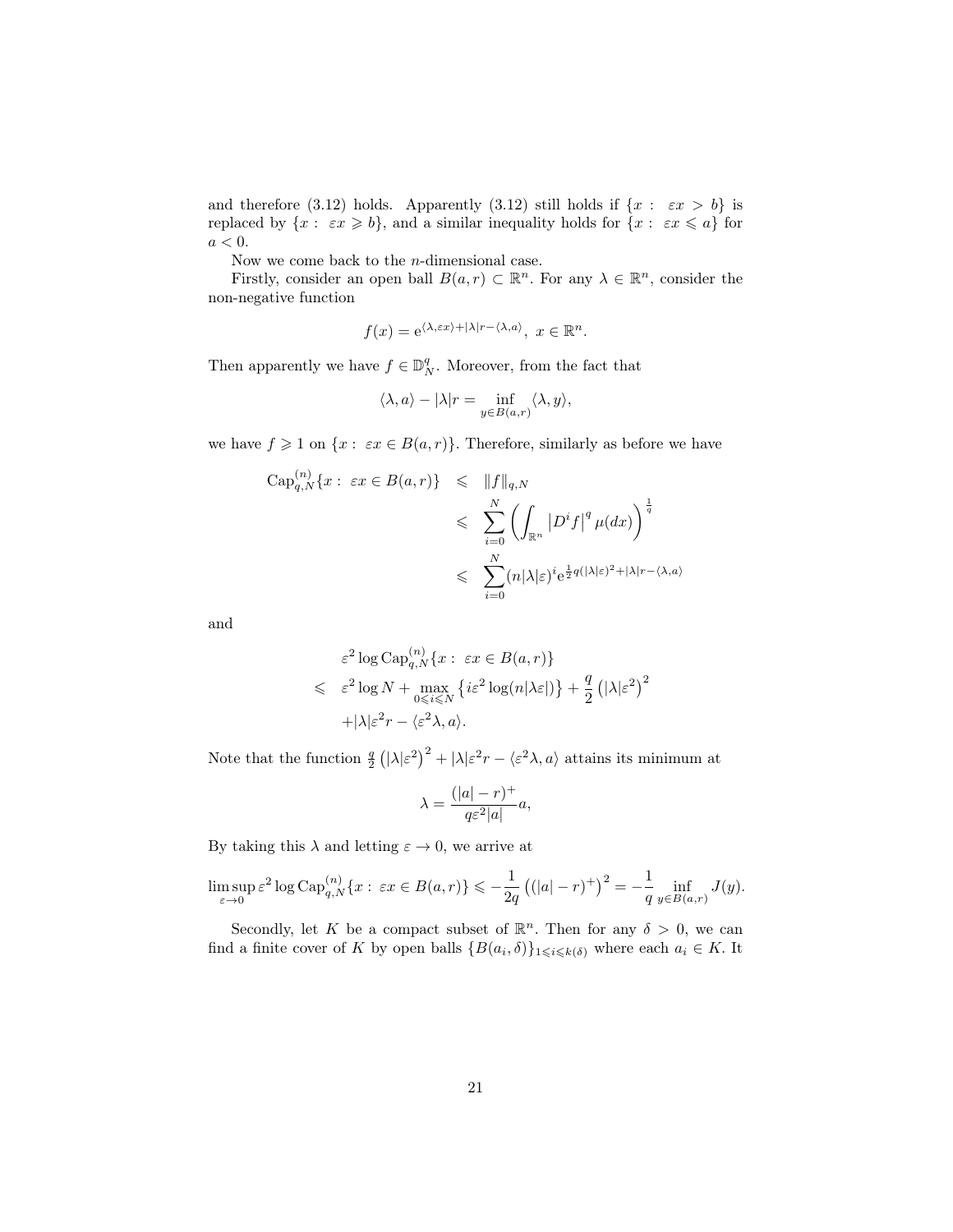follows that

$$
\limsup_{\varepsilon \to 0} \varepsilon^2 \log \text{Cap}_{q,N} \{x : \varepsilon x \in K\}
$$
\n
$$
\leq \limsup_{\varepsilon \to 0} \varepsilon^2 \left( \log k(\delta) + \max_{1 \leq i \leq k(\delta)} \log \text{Cap}_{q,N}^{(n)} \{x : \varepsilon x \in B(a_i, \delta)\} \right)
$$
\n
$$
\leq \max_{1 \leq i \leq k(\delta)} \left( -\frac{1}{q} \inf_{y \in B(a_i, \delta)} J(y) \right)
$$
\n
$$
\leq -\frac{1}{q} \inf_{y \in B(K, \delta)} J(y),
$$

where  $B(K,\delta) := \{x : \text{ dist}(x,K) < \delta\}$ . By letting  $\delta \to 0$  we obtain the upper bound result for the compact set K.

Finally, let C be an arbitrary closed subset of  $\mathbb{R}^n$ . For  $\rho > 0$ , let

$$
H_{\rho} = \{x : \left| x^{i} \right| \leqslant \rho \text{ for all } i \}.
$$

Then we have

$$
\operatorname{Cap}_{q,N}^{(n)}\{x:\ \varepsilon x\in C\}\leqslant \operatorname{Cap}_{q,N}^{(n)}\{x:\ \varepsilon x\in C\bigcap H_{\rho}\}+\sum_{i=1}^n\operatorname{Cap}_{q,N}^{(n)}\{x:\ \varepsilon\left|x^i\right|>\rho\}.
$$

On the other hand, from the definition of capacity, we have (see also the proof of the following Corollary 3.2):

$$
\mathrm{Cap}_{q,N}^{(n)}\{x:\ \varepsilon\,|x^i| > \rho\} \leqslant \mathrm{Cap}_{q,N}^{(1)}\{x \in \mathbb{R}^1:\ \varepsilon|x| > \rho\}.
$$

Combining with the upper bound result for compact sets and (3.12), we arrive at

$$
\limsup_{\varepsilon \to 0} \varepsilon^2 \log \text{Cap}_{q,N}^{(n)} \{x:\ \varepsilon x \in C\} \le \max \left\{ -\frac{1}{q} \inf_{y \in C \bigcap H_\rho} J(y), -\frac{1}{q} \rho^2 \right\}
$$

for all  $\rho > 0$ . The upper bound result for C follows from letting  $\rho \to \infty$ .  $\Box$ 

Now consider the situation where  $\nu$  is a general non-degenerate Gaussian measure on  $\mathbb{R}^n$  with covariance matrix  $\Sigma$ . In this case the Cameron-Martin space  $\mathcal{H} = \mathbb{R}^n$  but with inner product

$$
\langle h_1, h_2 \rangle = h_1^T \Sigma^{-1} h_2.
$$

Moreover, the Cameron-Martin embedding  $\iota: \mathcal{H} \to \mathbb{R}^n$  is just the identity map but the dual embedding  $\iota^* : \mathbb{R}^n \to \mathcal{H}^* \cong \mathcal{H}$  is given by

$$
\iota^*(\lambda) = \Sigma \lambda, \ \lambda \in \mathbb{R}^n.
$$

Therefore, if we write  $\Sigma = QQ^T$  for some non-degenerate matrix Q, it follows from the definition of Sobolev spaces and change of variables that

$$
\operatorname{Cap}_{q,N}^{\nu}(A) = \operatorname{Cap}_{q,N}^{\mu}(Q^{-1}A)
$$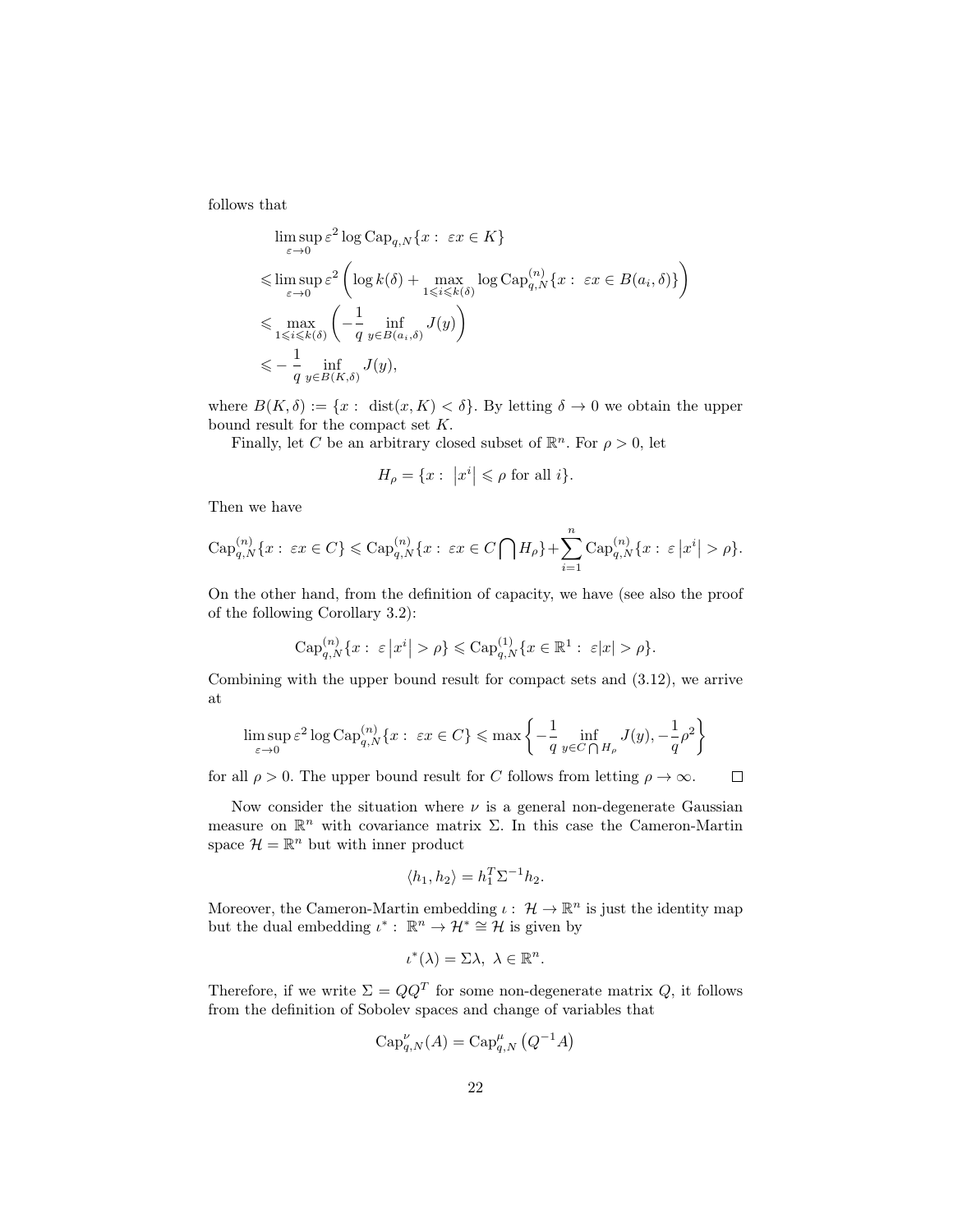for all  $A \subset \mathbb{R}^n$ , where the left hand side is the capacity for  $\nu$  and the right hand side is the capacity for the standard Gaussian measure  $\mu$ . In other words, capacities for non-degenerate Gaussian measures on  $\mathbb{R}^n$  are all equivalent. As a consequence, we conclude that the family  $\{\varepsilon x\}$  satisfies the  $\text{Cap}_{q,N}^{\nu}$ -LDP with good rate function

$$
J(y) = \frac{1}{2} ||y||_{\mathcal{H}}^2 = \frac{1}{2} y^T \Sigma^{-1} y, \ y \in \mathbb{R}^n.
$$

The case of degenerate Gaussian measures follows easily by restriction on the maximal invariant subspace on which the covariance matrix is positive definite.

A direct consequence of the previous discussion is the following.

**Corollary 3.2.** For each  $m \geq 1$ , the family  $\{T^{\varepsilon,m}\}\$  satisfies the  $\text{Cap}_{q,N}$ -LDP with good rate function

$$
I_m(\boldsymbol{w}) = \inf \left\{ J_m(x) : x \in (\mathbb{R}^d)^{2^m} : \Phi_m(x) = \boldsymbol{w} \right\}, \ \boldsymbol{w} \in G\Omega_p(\mathbb{R}^d), \quad (3.13)
$$

where  $J_m(x)$  is the good rate function for the Gaussian measure  $\nu_m$  on  $(\mathbb{R}^d)^{2^m}$ induced by  $\left(w_{t_m^1}, \dots, w_{t_m^{2m}}\right)$ , and  $\Phi_m$  is the map sending each  $x \in (\mathbb{R}^d)^{2^m}$  to the lifting of the dyadic piecewise linear interpolation associated with x.

Proof. Since  $\Phi_m$  is continuous under the Euclidean and p-variation topology respectively, the result follows immediately from the contraction principle (Theorem 3.1) once we have established the  $\text{Cap}_{q,N}$ -LDP for the family  $\varepsilon \pi_m : W \to$  $(\mathbb{R}^d)^{2^m}$  where  $\pi^m$  is defined by

$$
\pi_m(w) = \left(w_{t_m^1}, \cdots, w_{t_m^{2^m}}\right), \ w \in W,
$$

with good rate function  $J_m$ .

To see this, first notice again that the lower bound follows from the relation (3.3) and the classical LDP for finite dimensional Gaussian measures. Moreover, let U be an open subset of  $(\mathbb{R}^d)^{2^m}$  and let  $f \in \mathbb{D}_N^q(\nu_m)$  be a function such that for  $\nu_m$ -almost surely

$$
f\geqslant 1 \,\,\text{on}\,\, U,\,\, f\geqslant 0\,\,\text{on}\,\,\left(\mathbb{R}^d\right)^{2^m}
$$

,

 $\mathbb{D}_N^q(\nu_m)$  is the Sobolev space over  $(\mathbb{R}^d)^{2^m}$  associated with  $\nu_m$ . Define

$$
g(w) = f\left(w_{t_m^1}, \dots, w_{t_m^{2^m}}\right), \ w \in W.
$$

Apparently  $g \in \mathbb{D}_N^q$ , and for P-almost surely

$$
g\geqslant 1 \text{ on } \pi_{m}^{-1}U,\ g\geqslant 0 \text{ on } W.
$$

Moreover, since  $||g||_{q,N} = ||f||_{q,N;\nu_m}$ , we know that

$$
\operatorname{Cap}_{q,N}(\pi_m^{-1}U)\leqslant \|f\|_{q,N;\nu_m}.
$$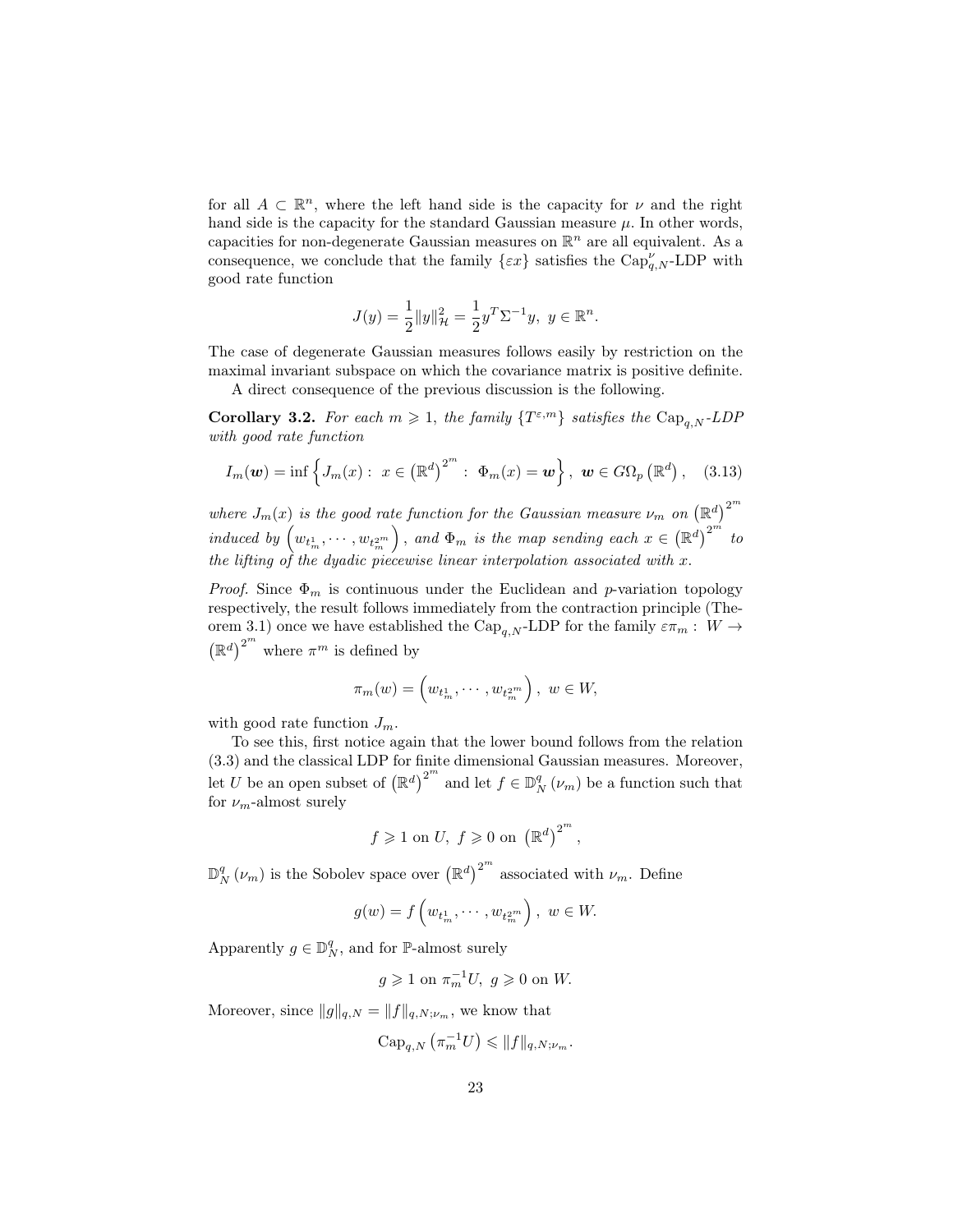By taking infimum over all such  $f$ , we obtain

$$
\operatorname{Cap}_{q,N}(\pi_m^{-1}U)\leqslant \operatorname{Cap}_{q,N}^{\nu_m}(U).
$$

Now the upper bound result follows from the  $\text{Cap}_{q,N}$ -LDP for the family  $\{\nu_{m,\varepsilon}:=$  $\nu_m(\varepsilon^{-1}dx)$  of probability measure and a simple limiting argument.

Remark 3.2. There is an equivalent way of expressing the rate function  $I_m$ , which is very convenient for us to prove our main result of Theorem 3.3. In fact, from classical LDP results for Gaussian measures (see for example [5]), we know that the family  $\{\mathbb{P}_{\varepsilon} := \mathbb{P}(\varepsilon^{-1}dw)\}\$  of probability measures on W satisfies the LDP with good rate function  $\Lambda$  given by (3.10). Moreover, the map  $\Psi_m : W \to$  $G\Omega_p(\mathbb{R}^d)$  defined by  $\Psi_m(w) = \boldsymbol{w}^{(m)}$  is continuous under the uniform and pvariation topology respectively. Therefore, according to the classical contraction principle, the family  $\{ \mathbb{P}_{\varepsilon} \circ \Psi_m^{-1} \}$  of probability measures on  $G\Omega_p (\mathbb{R}^d)$  satisfies the LDP with good rate function

$$
I'_{m}(\boldsymbol{w}) = \inf \left\{ \Lambda(w) : \ w \in W, \ \Psi_{m}(w) = \boldsymbol{w} \right\}, \ \boldsymbol{w} \in G\Omega_{p} \left( \mathbb{R}^{d} \right). \tag{3.14}
$$

On the other hand, the same argument implies that the family  $\{\nu_{m,\varepsilon} \circ \Phi_m^{-1}\}\$ of probability measures on  $G\Omega_p(\mathbb{R}^d)$  satisfies the LDP with good rate function  $I_m$  given by (3.13). Observe that  $\mathbb{P}_{\varepsilon} \circ \Psi_m^{-1} = \nu_{m,\varepsilon} \circ \Phi_m^{-1}$ . By the uniqueness of rate functions (see [4], Chapter 4, Lemma 4.1.4), we conclude that  $I_m = I'_m$ .

Remark 3.3. Of course we can apply Yoshida's result directly with the contraction principle to obtain the  $\text{Cap}_{q,N}$ -LDP for the family  $\{T^{\varepsilon,m}\}\$  with good rate function  $I'_m$ . Here we do not proceed in this way so that in the end our result yields Yoshida's one as a corollary, and our proof relies only on basic properties of capacities and finite dimensional Gaussian spaces.

The second main ingredient of proving Theorem 3.3 is the following.

**Lemma 3.1.** For any  $q > 1, N \in \mathbb{N}$  and  $\lambda > 0$ , we have

$$
\lim_{m\to\infty}\limsup_{\varepsilon\to 0}\varepsilon^2\log \mathrm{Cap}_{q,N}\left\{w:\ d_p\left(\delta_\varepsilon\boldsymbol{w}^{(m)},\delta_\varepsilon\boldsymbol{w}\right)>\lambda\right\}=-\infty.
$$

Therefore,  $\{T^{\varepsilon,m}\}$  are exponentially good approximations of  $\{T^{\varepsilon}\}\$  under  $\text{Cap}_{q,N}$ .

*Proof.* For any  $\beta > 0$ , since

$$
\left\{ w : d_p \left( \delta_{\varepsilon} \mathbf{w}^{(m)}, \delta_{\varepsilon} \mathbf{w} \right) > \lambda \right\}
$$
  

$$
\subset \left\{ w : \sum_{l=m}^{\infty} d_p \left( \delta_{\varepsilon} \mathbf{w}^{(l)}, \delta_{\varepsilon} \mathbf{w}^{(l+1)} \right) > \lambda \right\}
$$
  

$$
\subset \bigcup_{l=m}^{\infty} \left\{ w : d_p \left( \delta_{\varepsilon} \mathbf{w}^{(l)}, \delta_{\varepsilon} \mathbf{w}^{(l+1)} \right) > \frac{\lambda}{C_{\beta}} \cdot \frac{1}{2^{(l-m)\beta}} \right\}
$$

,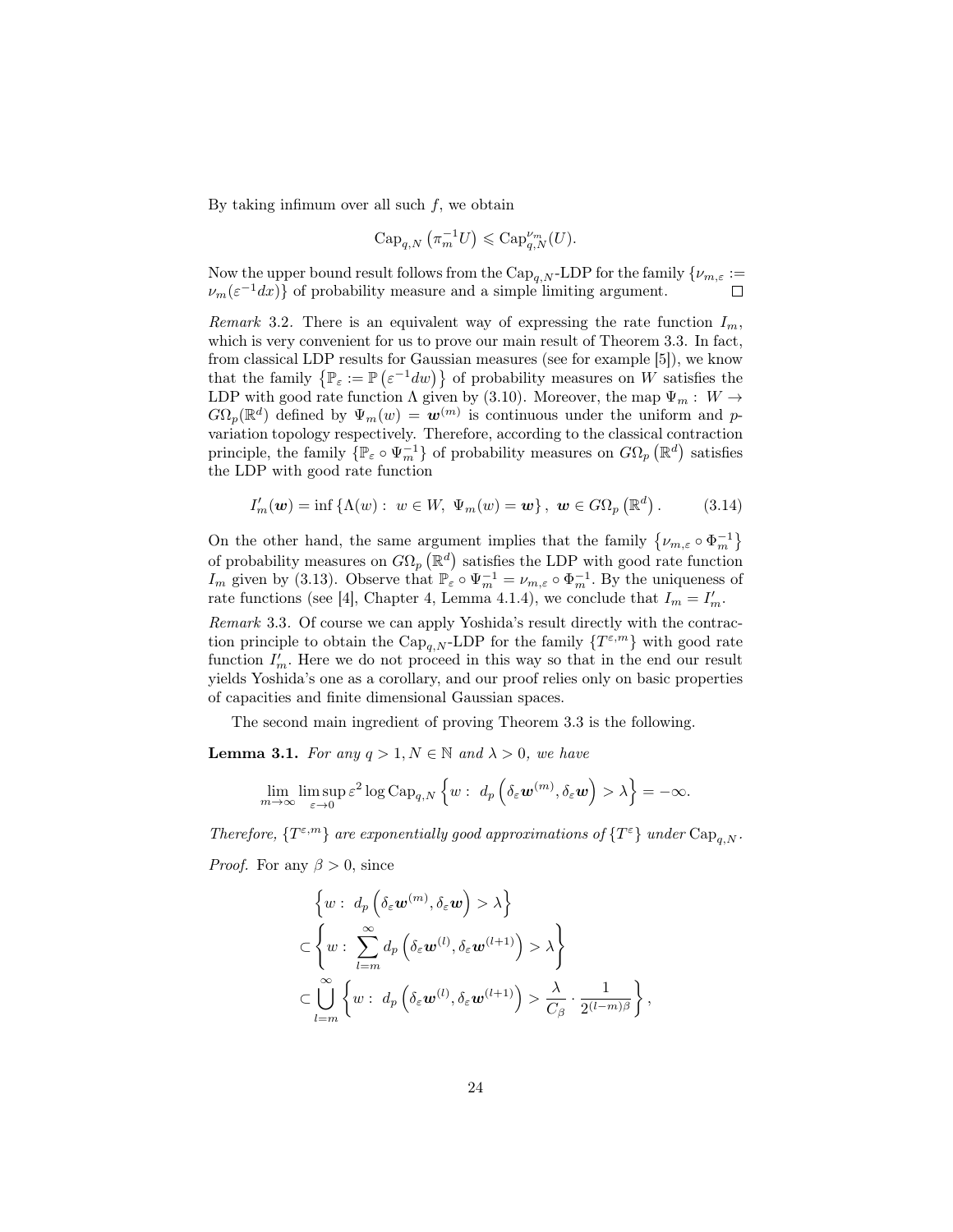we have

$$
\begin{split} &\text{Cap}_{q,N}\left\{w:\ d_p\left(\delta_\varepsilon\boldsymbol{w}^{(m)},\delta_\varepsilon\boldsymbol{w}\right)>\lambda\right\} \\ &\leqslant \sum_{l=m}^\infty \text{Cap}_{q,N}\left\{w:\ d_p\left(\delta_\varepsilon\boldsymbol{w}^{(l)},\delta_\varepsilon\boldsymbol{w}^{(l+1)}\right)>\frac{\lambda}{C_\beta}\cdot\frac{1}{2^{(l-m)\beta}}\right\}, \end{split}
$$

where  $C_{\beta} := \sum_{k=0}^{\infty} 2^{-\beta k}$ . It then follows from (2.11) that for any  $\alpha > 0$ ,

$$
\begin{split}\n&\text{Cap}_{q,N}\left\{w: d_p\left(\delta_{\varepsilon}\mathbf{w}^{(m)}, \delta_{\varepsilon}\mathbf{w}\right) > \lambda\right\} \\
&\leqslant \sum_{i=1}^{3} \sum_{l=m}^{\infty} \text{Cap}_{q,N}\left\{w: \rho_i\left(\delta_{\varepsilon}\mathbf{w}^{(l)}, \delta_{\varepsilon}\mathbf{w}^{(l+1)}\right) > \frac{\lambda}{C_{d,p,\gamma,\beta}} \frac{1}{2^{(l-m)\beta}}\right\} \\
&+ \sum_{\substack{i,j,k \geqslant 1 \\ i+jk \leqslant 3}} \sum_{l=m}^{\infty} \left(\text{Cap}_{q,N}\left\{w: \rho_i\left(\delta_{\varepsilon}\mathbf{w}^{(l)}, \delta_{\varepsilon}\mathbf{w}^{(l+1)}\right) > \frac{\lambda}{C_{d,p,\gamma,\beta}} \frac{2^{m\beta}}{2^{l(\alpha+\beta)}}\right\} \\
&+ \text{Cap}_{q,N}\left\{w: \rho_j\left(\delta_{\varepsilon}\mathbf{w}^{(l)}\right) > 2^{\frac{l\alpha}{k}-1}\right\} \\
&+ \text{Cap}_{q,N}\left\{w: \rho_j\left(\delta_{\varepsilon}\mathbf{w}^{(l+1)}\right) > 2^{\frac{l\alpha}{k}-1}\right\},\n\end{split} \tag{3.15}
$$

where  $C_{d,p,\gamma,\beta}$  is a constant depending only on  $p, d, \gamma, \beta$ .

Similar to the proof of Theorem 2.1, we estimate each term on the right hand side of (3.15). Here we choose  $\alpha$ ,  $\beta$  in exactly the same way as in the proof of Theorem 2.1, namely, by (2.13). It should be pointed out that the choice of  $\alpha, \beta$  can be made independent of  $\widetilde{N}$ , since  $\theta \in \left(\left(\frac{p(2h+1)}{6} - 1\right)^+, hp - 1\right)$ . Firstly, it follows from Lemma 2.4 that for  $i = 1, 2, 3$ ,

$$
\begin{split}\n& \text{Cap}_{q,N} \left\{ w : \rho_i \left( \delta_{\varepsilon} \boldsymbol{w}^{(l)}, \delta_{\varepsilon} \boldsymbol{w}^{(l+1)} \right) > \frac{\lambda}{C_{d,p,\gamma,\beta}} \frac{1}{2^{(l-m)\beta}} \right\} \\
&= \text{Cap}_{q,N} \left\{ w : \rho_i \left( \boldsymbol{w}^{(l)}, \boldsymbol{w}^{(l+1)} \right) > \frac{\lambda}{C_{d,p,\gamma,\beta}} \frac{\varepsilon^{-i}}{2^{(l-m)\beta}} \right\} \\
&< C_1 C_2^{\widetilde{N}} g \left( \widetilde{N}; N \right) \widetilde{N}^{i\widetilde{N}} \cdot \left( \frac{\lambda}{C_{d,p,\gamma,\beta}} \frac{\varepsilon^{-i}}{2^{(l-m)\beta}} \right)^{-2\widetilde{N}} \cdot \left( \frac{1}{2^l} \right)^{2i\widetilde{N} \left( h - \frac{\theta + 1}{p} \right) - 1} \\
&= C_1 C_3^{\widetilde{N}} g \left( \widetilde{N}; N \right) \left( \widetilde{N} \varepsilon^2 \right)^{i\widetilde{N}} \cdot \frac{1}{2^{2m\widetilde{N}\beta}} \left( \frac{1}{2^l} \right)^{2i\widetilde{N} \left( h - \frac{\theta + 1}{p} \right) - 1 - 2\widetilde{N}\beta},\n\end{split} \tag{3.16}
$$

where  $C_3 = C_2 \left( \frac{\lambda}{C_{d,p,\gamma,\beta}} \right)^{-2}$ . Note that by the choice of  $\beta$ , the right hand side of  $(3.16)$  is summable over l, and it follows that

$$
\sum_{l=m}^{\infty} \text{Cap}_{q,N} \left\{ w : \rho_i \left( \delta_{\varepsilon} \mathbf{w}^{(l)}, \delta_{\varepsilon} \mathbf{w}^{(l+1)} \right) > \frac{\lambda}{C_{d,p,\gamma,\beta}} \frac{1}{2^{(l-m)\beta}} \right\}
$$
  

$$
\leqslant C_4 C_3^{\widetilde{N}} g\left( \widetilde{N}; N \right) \left( \widetilde{N} \varepsilon^2 \right)^{i\widetilde{N}} \cdot \left( \frac{1}{2^m} \right)^{2i\widetilde{N} \left( h - \frac{\theta+1}{p} \right) - 1},
$$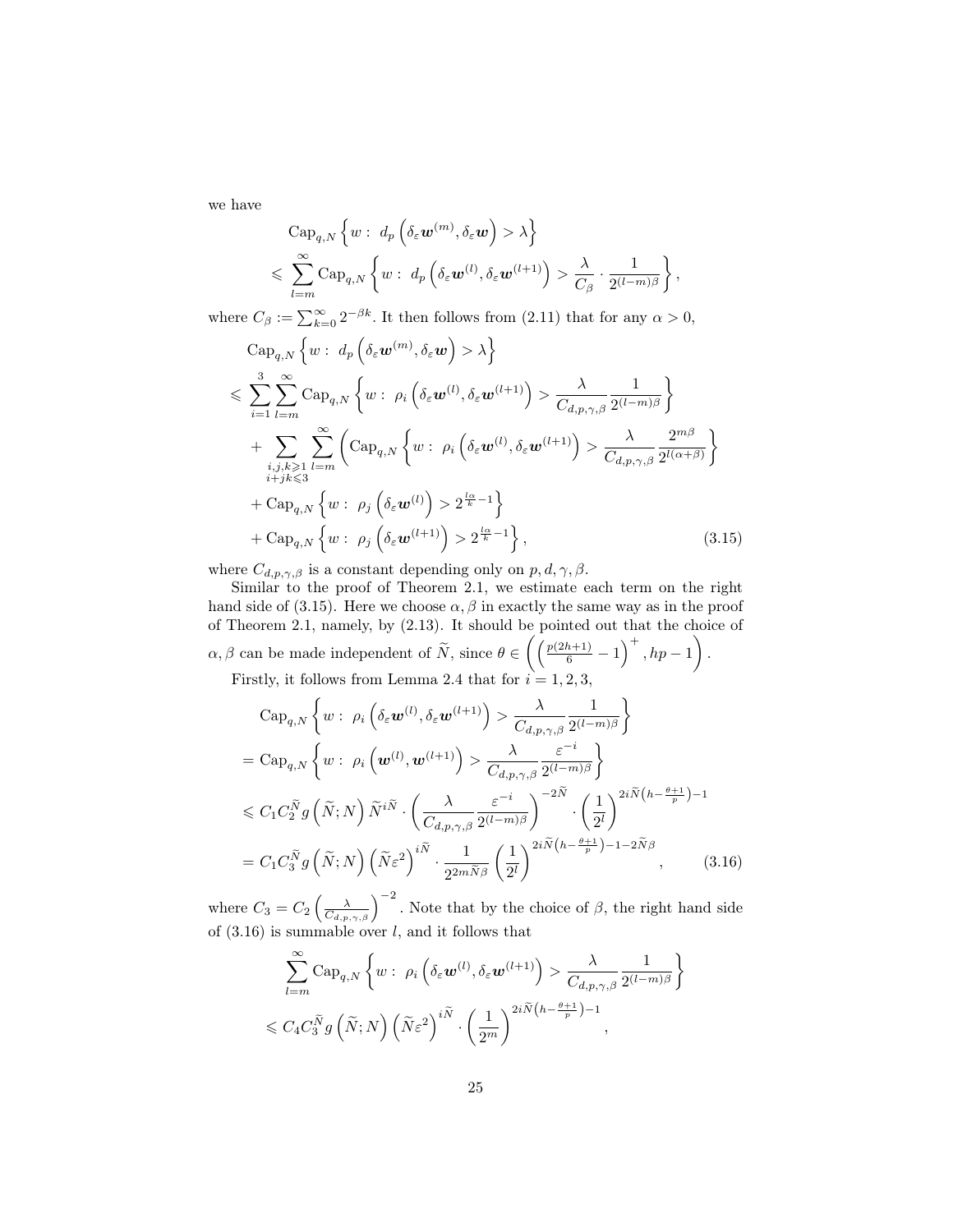where  $C_4 = C_1 \left(1 - 2^{-\left(2i\widetilde{N}\left(h - \frac{\theta+1}{p}\right) - 1 - 2\widetilde{N}\beta\right)}\right)^{-1}$ . By taking  $\widetilde{N} = \left[\varepsilon^{-2}\right]$  for  $\varepsilon$ small enough, it is easy to see that

$$
\limsup_{\varepsilon \to 0} \varepsilon^2 \log \left( \sum_{l=m}^{\infty} \text{Cap}_{q,N} \left\{ w : \ \rho_i \left( \delta_{\varepsilon} \mathbf{w}^{(l)}, \delta_{\varepsilon} \mathbf{w}^{(l+1)} \right) > \frac{\lambda}{C_{d,p,\gamma,\beta}} \frac{1}{2^{(l-m)\beta}} \right\} \right)
$$
\n
$$
= \log C_3 + 2i \left( h - \frac{\theta + 1}{p} \right) \log \left( \frac{1}{2^m} \right).
$$

Therefore, we have

$$
\lim_{m \to \infty} \limsup_{\varepsilon \to 0} \varepsilon^2 \log \left( \sum_{l=m}^{\infty} \text{Cap}_{q,N} \left\{ w : \ \rho_i \left( \delta_{\varepsilon} \boldsymbol{w}^{(l)}, \delta_{\varepsilon} \boldsymbol{w}^{(l+1)} \right) > \frac{\lambda}{C_{d,p,\gamma,\beta}} \frac{1}{2^{(l-m)\beta}} \right\} \right)
$$
\n
$$
= -\infty.
$$

Again by the choice of  $\alpha, \beta$  and by taking  $\tilde{N} = \lbrack \varepsilon^{-2} \rbrack$ , the same computation based on Lemma 2.4 yields that

$$
\lim_{m \to \infty} \limsup_{\varepsilon \to 0} \varepsilon^2 \log \left( \sum_{l=m}^{\infty} \text{Cap}_{q,N} \left\{ w : \rho_i \left( \delta_{\varepsilon} \mathbf{w}^{(l)}, \delta_{\varepsilon} \mathbf{w}^{(l+1)} \right) > \frac{\lambda}{C_{d,p,\gamma,\beta}} \frac{2^{m\beta}}{2^{l(\alpha+\beta)}} \right\} \right)
$$
\n
$$
= \lim_{m \to \infty} \limsup_{\varepsilon \to 0} \varepsilon^2 \log \left( \sum_{l=m}^{\infty} \text{Cap}_{q,N} \left\{ w : \rho_j \left( \delta_{\varepsilon} \mathbf{w}^{(l)} \right) > 2^{\frac{l\alpha}{k} - 1} \right\} \right)
$$
\n
$$
= \lim_{m \to \infty} \limsup_{\varepsilon \to 0} \varepsilon^2 \log \left( \sum_{l=m}^{\infty} \text{Cap}_{q,N} \left\{ w : \rho_j \left( \delta_{\varepsilon} \mathbf{w}^{(l+1)} \right) > 2^{\frac{l\alpha}{k} - 1} \right\} \right)
$$
\n
$$
= -\infty,
$$

for  $i, j, k \geq 1$  with  $i + jk \leq 3$ . Now the desired result follows easily.

 $\Box$ 

In order to apply Theorem 3.2, we need the following convergence result in [6] for Cameron-Martin paths.

**Lemma 3.2.** For any  $\alpha > 0$ , we have

$$
\lim_{m\to\infty}\sup_{\{h\in\mathcal{H}:\ \|h\|_{\mathcal{H}}\leqslant\alpha\}}d_p\left(\boldsymbol{h}^{(m)},\boldsymbol{h}\right)=0.
$$

In particular,  $H$  is contained in  $A_p$ .

Now we are in a position to prove Theorem 3.3.

*Proof of Theorem 3.3.* It suffices to show that the function I given by  $(3.11)$ coincides with the one given by (3.6), and it satisfies all conditions in Theorem 3.2. Here we use  $I'_m$  given by (3.14) for the rate function of  $\{T^{\varepsilon,m}\}.$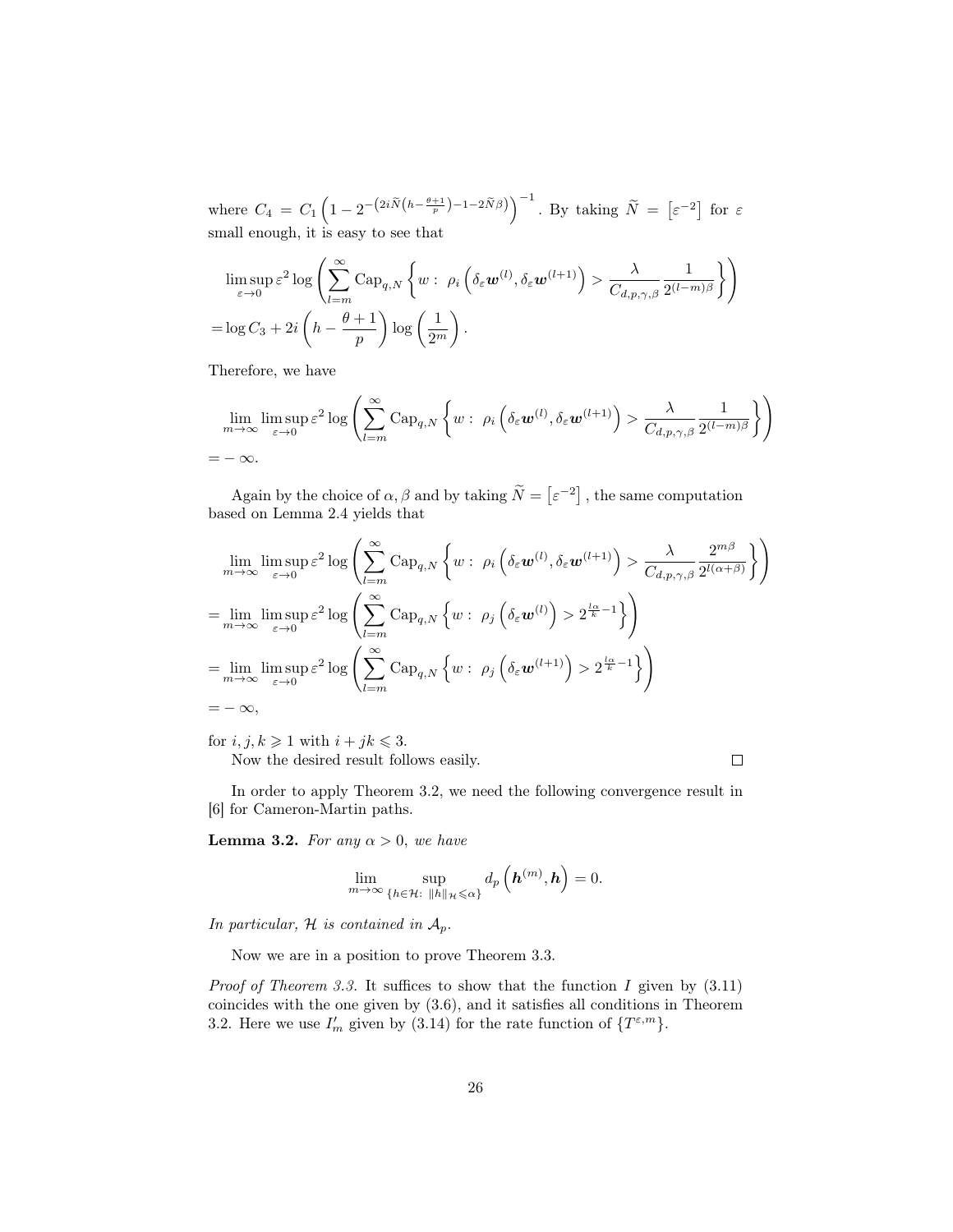Firstly, by Lemma 3.2 it is easy to see that the lifting map  $F$  is continuous on each level set  $\{w: \Lambda(w) \leq \alpha\} \subset \mathcal{H} \subset \mathcal{A}_p$  of  $\Lambda$ . It follows from the definition of I that  $A(w) \ge 3N$  6

$$
F({w:\Lambda(w)\leqslant\alpha})=\{\boldsymbol{w}:\ I(\boldsymbol{w})\leqslant\alpha}\},
$$

which then implies that  $I$  is a good rate function.

Now we show that for any closed subset  $C \subset G\Omega_p(\mathbb{R}^d)$ , we have

$$
\inf_{\boldsymbol{w}\in C} I(\boldsymbol{w}) \leqslant \liminf_{m\to\infty} \inf_{\boldsymbol{w}\in C} I'_m(\boldsymbol{w}).\tag{3.17}
$$

In fact, let  $\gamma_m = \inf_{\mathbf{w} \in C} I'_m(\mathbf{w}) = \inf_{w \in \Psi_m^{-1}(C)} \Lambda(w)$ . We only consider the nontrivial case  $\liminf_{m\to\infty} \gamma_m = \alpha < \infty$ , and without loss of generality we assume that  $\lim_{m\to\infty} \gamma_m = \alpha$ . Since  $\Lambda$  is a good rate function, we know that the infimum over the closed subset  $\Psi_m^{-1}(C) \subset W$  is attainable. Therefore, there exists  $w_m \in W$  such that  $\Psi_m(w_m) \in C$  and  $\gamma_m = \Lambda(w_m)$ . It follows from Lemma 3.2 that for any fixed  $\lambda > 0$ ,  $F(w_m) \in C_\lambda$  when m is large, where  $C_{\lambda} := \{ \mathbf{w} : d_p(\mathbf{w}, C) \leq \lambda \}.$  Consequently, when m is large, we have

$$
\inf_{\boldsymbol{w}\in C_{\lambda}}I(\boldsymbol{w})\leqslant I(F(w_m))=\Lambda(w_m)=\gamma_m,
$$

and hence

$$
\inf_{\boldsymbol{w}\in C_{\lambda}}I(\boldsymbol{w})\leqslant\alpha.
$$

(3.17) then follows easily from [4], Chapter 4, Lemma 4.1.6. by taking  $\lambda \to 0$ .

A direct consequence of (3.17) is the condition (3.7) in Theorem 3.2. Moreover, if we let  $C = \overline{B_{w,\lambda}}$  in (3.17), by taking  $\lambda \to 0$  we easily obtain that  $I(\boldsymbol{w}) \leq \overline{I}(\boldsymbol{w})$ , where  $\overline{I}$  is the function given by (3.6).

It remains to show that  $\bar{I}(w) \leq I(w)$ , and we only consider the nontrivial case  $I(\mathbf{w}) = \alpha < \infty$ . It follows that  $I(\mathbf{w}) = \Lambda(w)$ , where  $w \in \mathcal{H} \subset \mathcal{A}_p$  with  $F(w) = \mathbf{w}$ . Let  $\mathbf{w}_m = \Psi_m(w)$ . By Lemma 3.2 we know that  $\mathbf{w}_m \to \mathbf{w}$  under  $d_p$ . Therefore, for any fixed  $\lambda > 0$ ,

$$
\inf_{\mathbf{w}'\in B_{\mathbf{w},\lambda}}I'_m(\mathbf{w}')\leqslant I'_m(\mathbf{w}_m)\leqslant \Lambda(w)=I(\mathbf{w})
$$

when m is large. By taking "lim  $\inf_{m\to\infty}$ " and "sup<sub> $\lambda>0$ </sub>", we obtain that  $\overline{I}(\boldsymbol{w})\leq$  $I(\boldsymbol{w})$ .

Now the proof is complete.

 $\Box$ 

Remark 3.4. In some literature (in particular, in [24]), the Sobolev norms over  $(W, \mathcal{H}, \mathbb{P})$  are defined in terms of the Ornstein-Uhlenbeck operator, which can be regarded as the infinite dimensional Laplacian under the Gaussian measure P. An advantage of using such norms is that they can be easily extended to the fractional case. According to the well known Meyer's inequalities, such norms are equivalent to the ones we have used here which are defined in terms of the Malliavan derivatives. Therefore, the LDP for the corresponding capacities under these Sobolev norms holds in exactly the same way.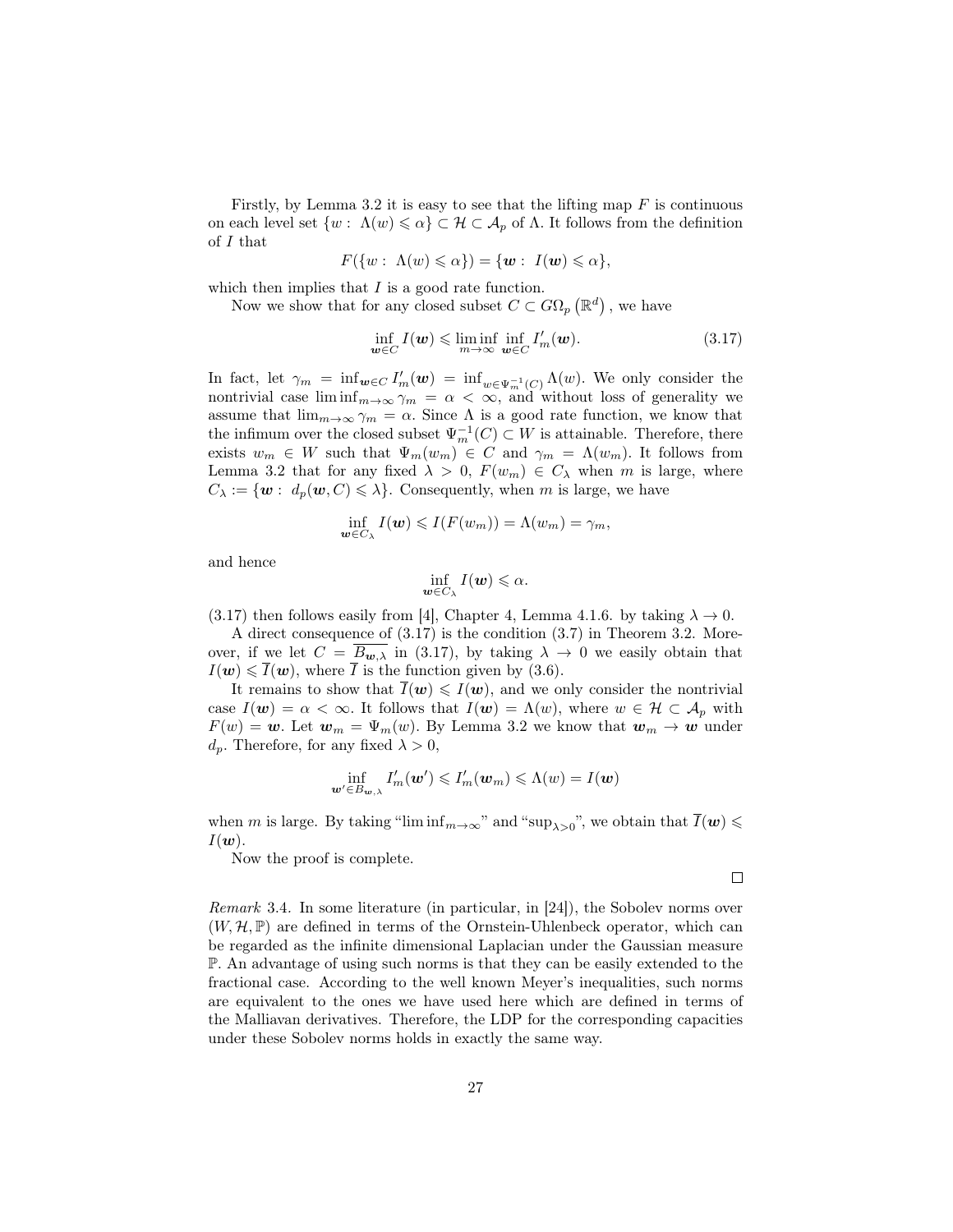## Acknowledgements

The research of the authors is supported by the Oxford-Man Institute in University of Oxford, and the first two authors are also supported by ERC (Grant Agreement No.291244 Esig). We would like to thank Professor Inahama for bringing the papers [1], [9], [10] and [11] to our attention.

# References

- [1] S. Aida, Vanishing of one-dimensional  $L^2$ -cohomologies of loop groups, J. Funct. Anal. 261 (8), 2164–2213, 2011.
- [2] R. F. Bass, B. M. Hambly and T. Lyons, Extending the Wong-Zakai theorem to reversible Markov processes, J. Eur. Math. Soc. 4 (3), 237–269, 2002.
- [3] L. Coutin and Z. Qian, Stochastic analysis, rough path analysis and fractional Brownian motions, Probab. Theory Relat. Fields 122 (1), 108–140, 2002.
- [4] A. Dembo and O. Zeitouni, Large deviations techniques and applications, 2nd Edition, Springer-Verlag, Berlin, 1998.
- [5] J.D. Deuschel and D.W. Stroock, Large deviations, Academic Press, New York, 1989.
- [6] P. K. Friz and N. B. Victoir, Multidimensional stochastic processes as rough paths, Cambridge University Press, Cambridge, 2010.
- [7] F. Gao and J. Ren, Large deviations for stochastic flows and their applications, Science in China Series A: Mathematics 44 (8), 1016–1033, 2001.
- [8] B. M. Hambly and T. Lyons, Stochastic area for Brownian motion on the Sierpinski gasket, Ann. Probab. 26 (1), 132–148, 1998.
- [9] Y. Higuchi, Master Thesis, Japanese Version, Graduate School of Engineering Sciences, Osaka University, 2006.
- [10] Y. Inahama, Quasi-sure existence of Brownian Rough Paths and a construction of Brownian Pants, Infin. Dimens. Anal. Quantum Probab. Relat. Top. 9 (4), 513–528, 2006.
- [11] Y. Inahama, Large deviation principle of Freidlin-Wentzell type for pinned diffusion processes, arXiv preprint, arXiv:1203.5177, 2012.
- [12] M. Ledoux, Z. Qian, and T. Zhang, Large deviations and support theorem for diffusion processes via rough paths, Stochastic Process. Appl. 102 (2), 265–283, 2002.